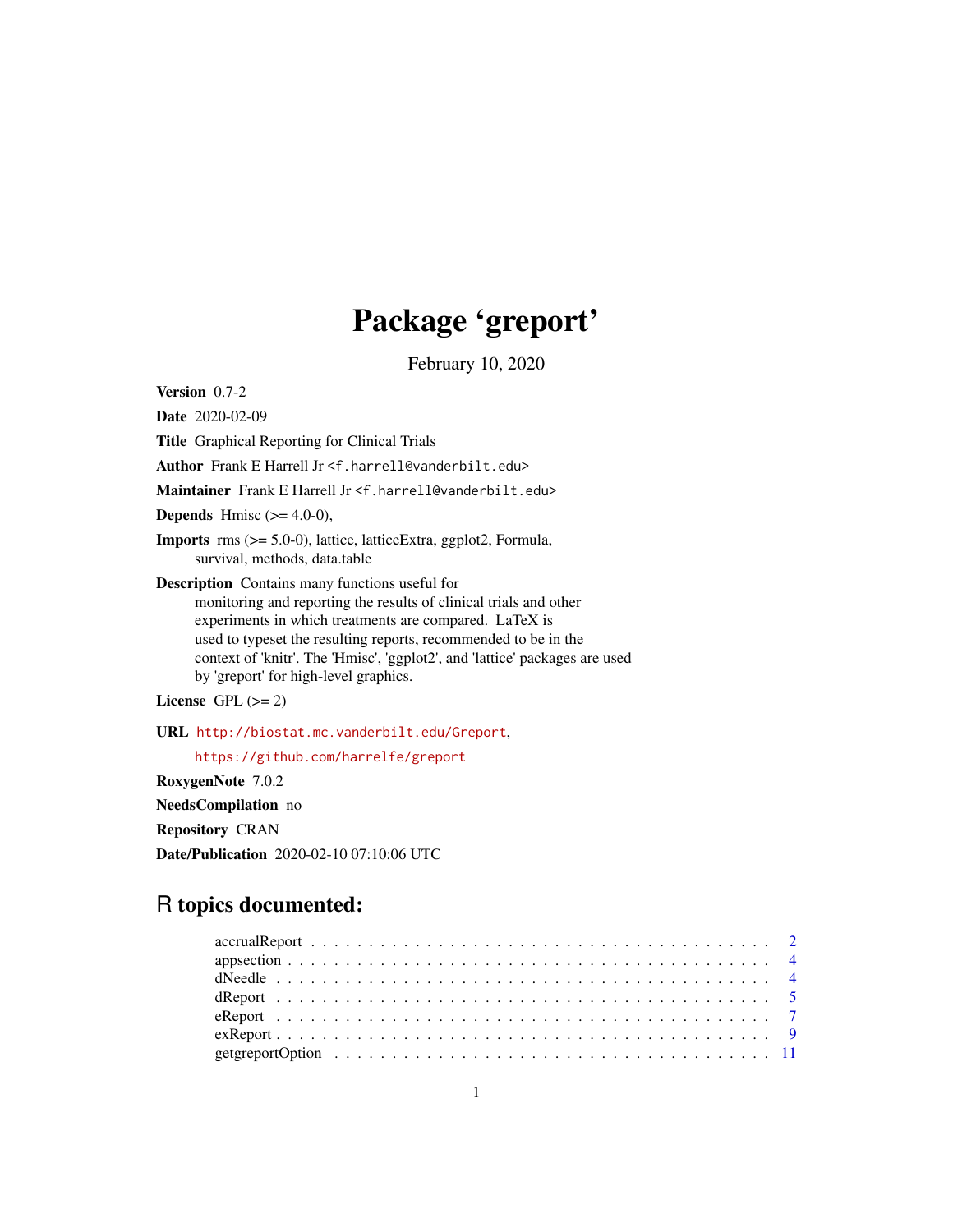#### <span id="page-1-0"></span>2 accrualReport

| Index | 23 |
|-------|----|
|       |    |
|       |    |
|       |    |
|       |    |
|       |    |
|       |    |
|       |    |
|       |    |
|       |    |
|       |    |
|       |    |
|       |    |

accrualReport *Accrual Report*

#### Description

Generate graphics and LaTeX to analyze subject accrual

### Usage

```
accrualReport(
  formula,
 data = NULL,
  subset = NULL,
 na.action = na.retain,
 dateRange = NULL,
  zoom = NULL,
  targetN = NULL,targetDate = NULL,
  closeDate = NULL,
  enrollmax = NULL,
  studynos = TRUE,
 minrand = 10,
 panel = "accrual",
 h = 2.5,
 w = 3.75,
 hb = 5,
 wb = 5,
 hdot = 3.5\mathcal{L}
```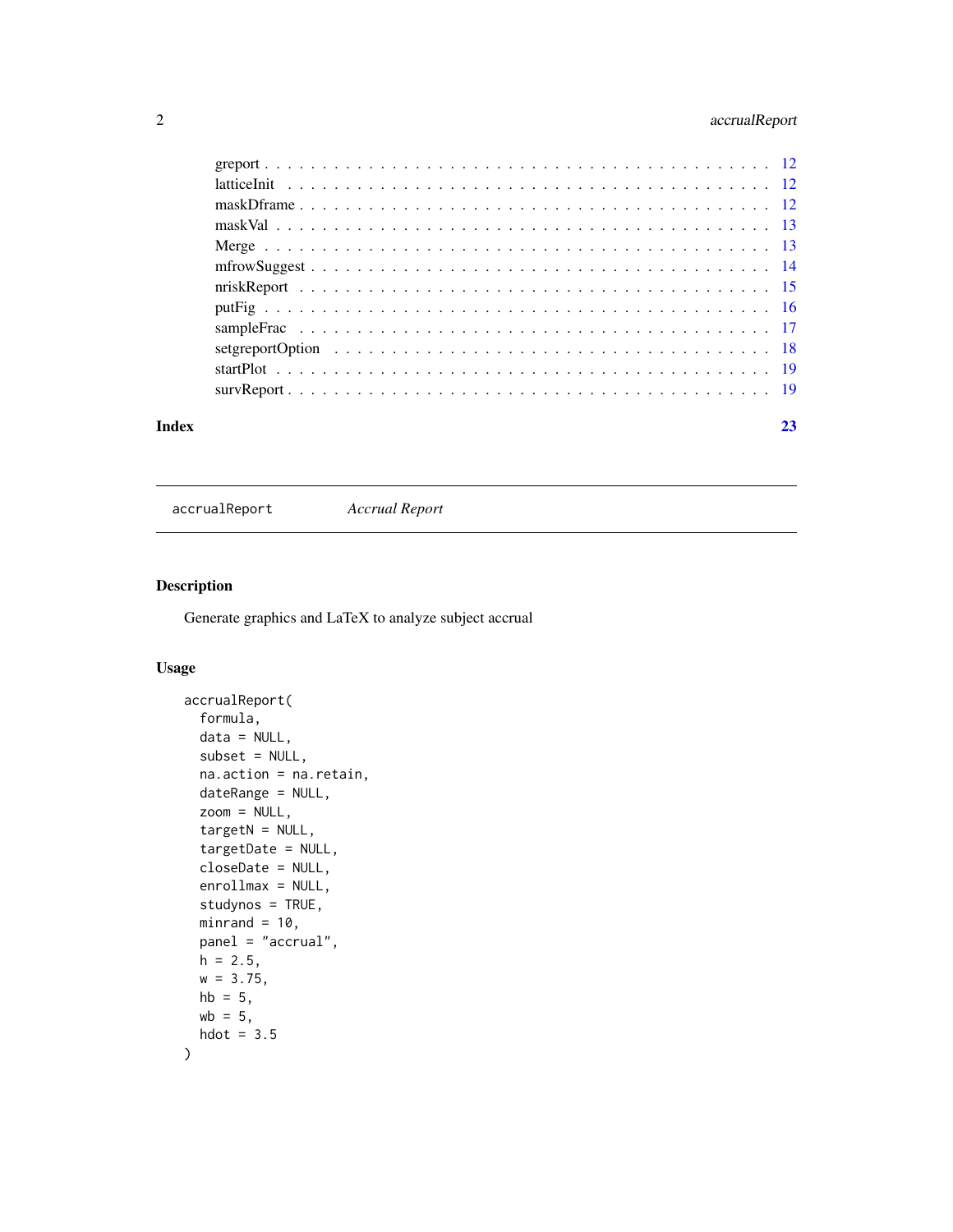#### accrualReport 3

#### Arguments

| formula    | formula object, with time variables on the left (separated by $+$ ) and grouping<br>variables on the right. Enrollment date, randomization date, region, country,<br>and site when present must have the variables in parenthesis preceeded by the<br>key words enrollment, randomize, region, country, site. |
|------------|---------------------------------------------------------------------------------------------------------------------------------------------------------------------------------------------------------------------------------------------------------------------------------------------------------------|
| data       | data frame.                                                                                                                                                                                                                                                                                                   |
| subset     | a subsetting epression for the entire analysis.                                                                                                                                                                                                                                                               |
| na.action  | a NA handling function for data frames, default is na. retain.                                                                                                                                                                                                                                                |
| dateRange  | Date or character 2-vector formatted as yyyy-mm-dd. Provides the range on the<br>x-axis (before any zooming).                                                                                                                                                                                                 |
| zoom       | Date or character 2-vector for an option zoomed-in look at accrual.                                                                                                                                                                                                                                           |
| targetN    | integer vector with target sample sizes over time, same length as targetDate                                                                                                                                                                                                                                  |
| targetDate | Date or character vector corresponding to targetN                                                                                                                                                                                                                                                             |
| closeDate  | Date or characterstring. Used for randomizations per month and per site-month<br>- contains the dataset closing date to be able to compute the number of dates that<br>a group (country, site, etc.) has been online since randomizating its first subject.                                                   |
| enrollmax  | numeric specifying the upper y-axis limit for cumulative enrollment when not<br>zoomed                                                                                                                                                                                                                        |
| studynos   | logical. Set to FALSE to suppress summary study numbers table.                                                                                                                                                                                                                                                |
| minrand    | integer. Minimum number of randomized subjects a country must have before a<br>box plot of time to randomization is included.                                                                                                                                                                                 |
| panel      | character string. Name of panel, which goes into file base names and figure<br>labels for cross-referencing.                                                                                                                                                                                                  |
| h          | numeric. Height of ordinary plots, in inches.                                                                                                                                                                                                                                                                 |
| W          | numeric. Width of ordinary plots.                                                                                                                                                                                                                                                                             |
| hb         | numeric. Height of extended box plots.                                                                                                                                                                                                                                                                        |
| wb         | numeric. Weight of extended box plots.                                                                                                                                                                                                                                                                        |
| hdot       | numeric. Height of dot charts in inches.                                                                                                                                                                                                                                                                      |

#### Details

Typically the left-hand-side variables of the formula, in order, are date of enrollment and date of randomization, with subjects enrolled but not randomized having missing date of randomization. Given such date variables, this function generates cumulative frequencies optionally with target enrollment/randomization numbers and with time-zooming. Makes a variety of dot charts by righthand-side variables: number of subjects, number of sites, number of subjects per site, fraction of enrolled subjects randomized, number per month, number per site-month.

#### Examples

## Not run: # See test.Rnw in tests directory ## End(Not run)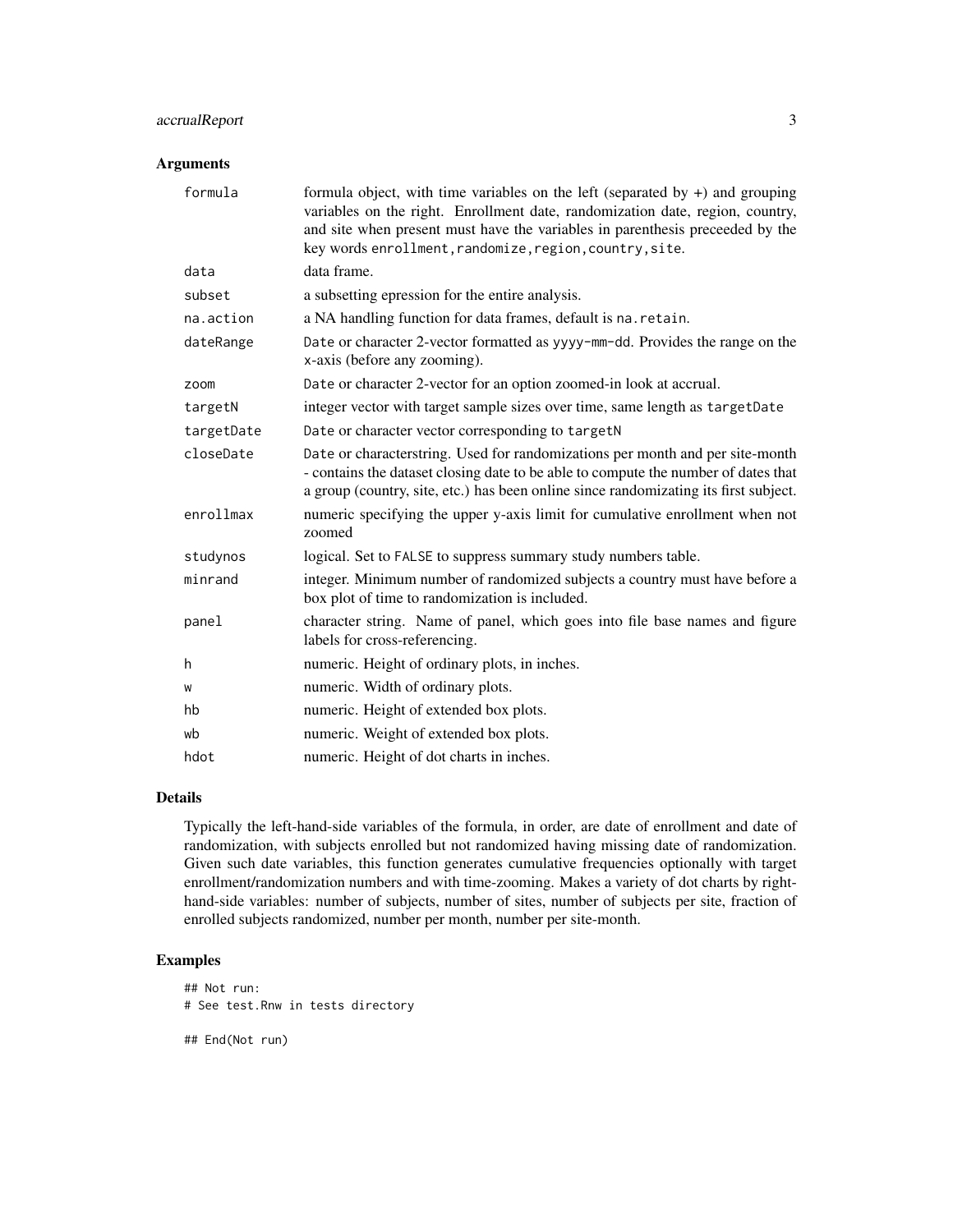This is useful for copying section and subsection titles in the main body of the report to the appendix, to help in navigating supporting tables. LaTeX backslash characters need to be doubled.

#### Usage

```
appsection(section = NULL, subsection = NULL, main = FALSE, panel = "")
```
#### Arguments

| section    | a character string that will cause a section command to be added to app.tex                                                                                                                                                         |
|------------|-------------------------------------------------------------------------------------------------------------------------------------------------------------------------------------------------------------------------------------|
| subsection | a character string that will cause a subsection command to be added to app.tex                                                                                                                                                      |
| main       | set to TRUE to also write a section or subsection command to the console to be<br>used in building the main report body (graphical section), in which case you<br>should also specify panel if option texdir is not an empty string |
| panel      | panel string; must be given if main=TRUE and option texdir is not ""                                                                                                                                                                |
|            |                                                                                                                                                                                                                                     |

#### Description

Create a LaTeX picture to draw needles for current sample sizes. Uses colors set by call to setgreportOptions.

#### Usage

dNeedle(sf, name, file = "", append = TRUE)

| sf     | output of sampleFrac                              |
|--------|---------------------------------------------------|
| name   | character string name of LaTeX variable to create |
| file   | output file name (character string)               |
| append | set to FALSE to start a new file                  |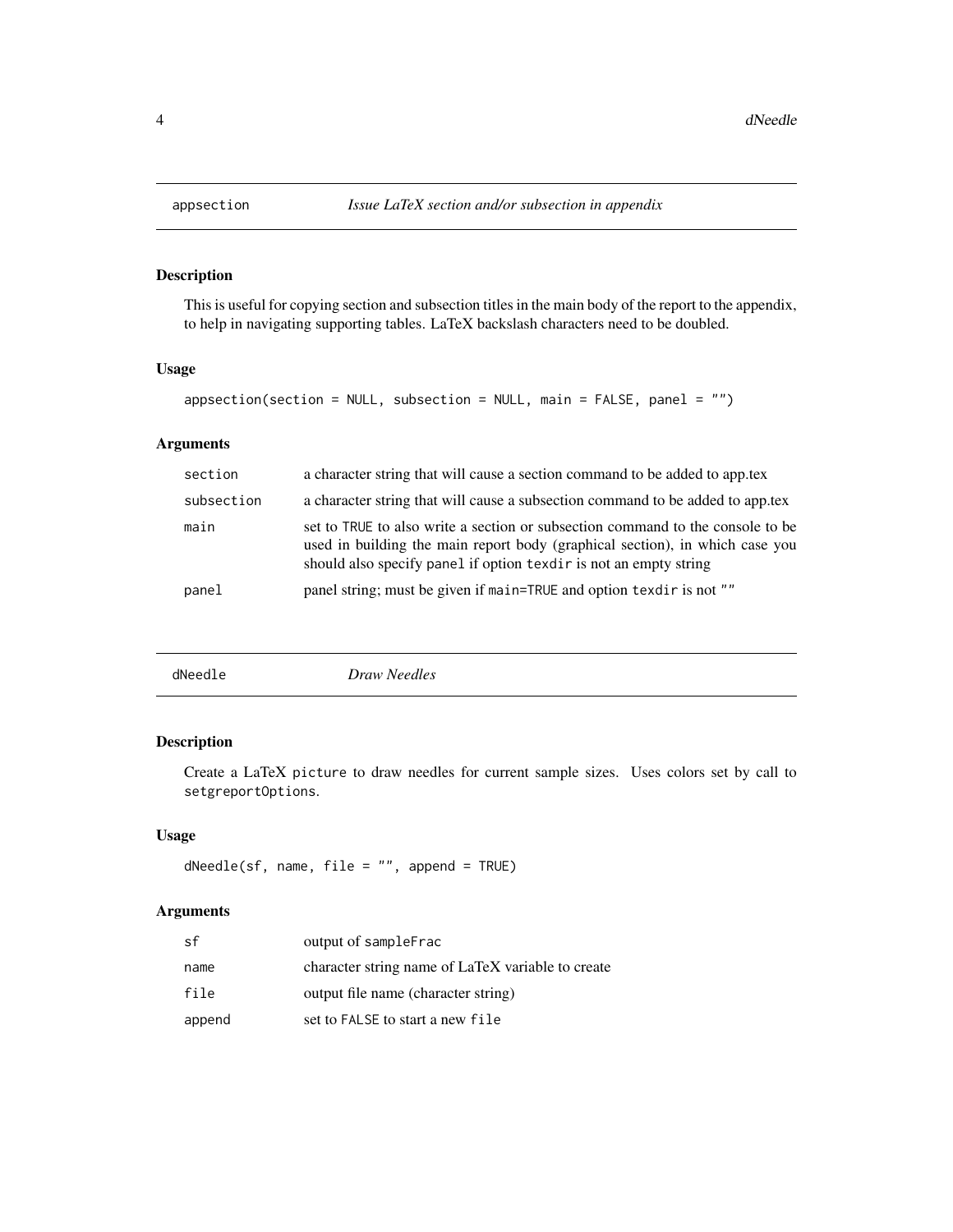<span id="page-4-0"></span>

Generate graphics and LaTeX with descriptive statistics

#### Usage

```
dReport(
  formula,
  groups = NULL,
 what = c("box", "proportions", "xy", "byx"),byx.type = c("violin", "quantiles"),
 violinbox = TRUE,
 violinbox.opts = list(col = adjustcolor("blue", alpha.f = 0.25), border = FALSE),
  summaryPsort = FALSE,
 exclude1 = TRUE,stable = TRUE,
 fun = NULL,data = NULL,subset = NULL,na.action = na.retain,
 panel = "desc",
  subpanel = NULL,head = NULL,tail = NULL,continuous = 10,
 h = 5.5,
 w = 5.5,
 outerlabels = TRUE,
  append = FALSE,sopts = NULL,popts = NULL,
  lattice = FALSE
)
```

| formula | a formula accepted by the bpplotM or summary P functions. formula must have<br>an id(subjectidvariable) term if there are repeated measures, in order to get<br>correct subject counts as nobs.          |
|---------|----------------------------------------------------------------------------------------------------------------------------------------------------------------------------------------------------------|
| groups  | a superpositioning variable, usually treatment, for categorical charts. For contin-<br>uous analysis variables, groups becomes the y-axis stratification variable. This<br>is a single character string. |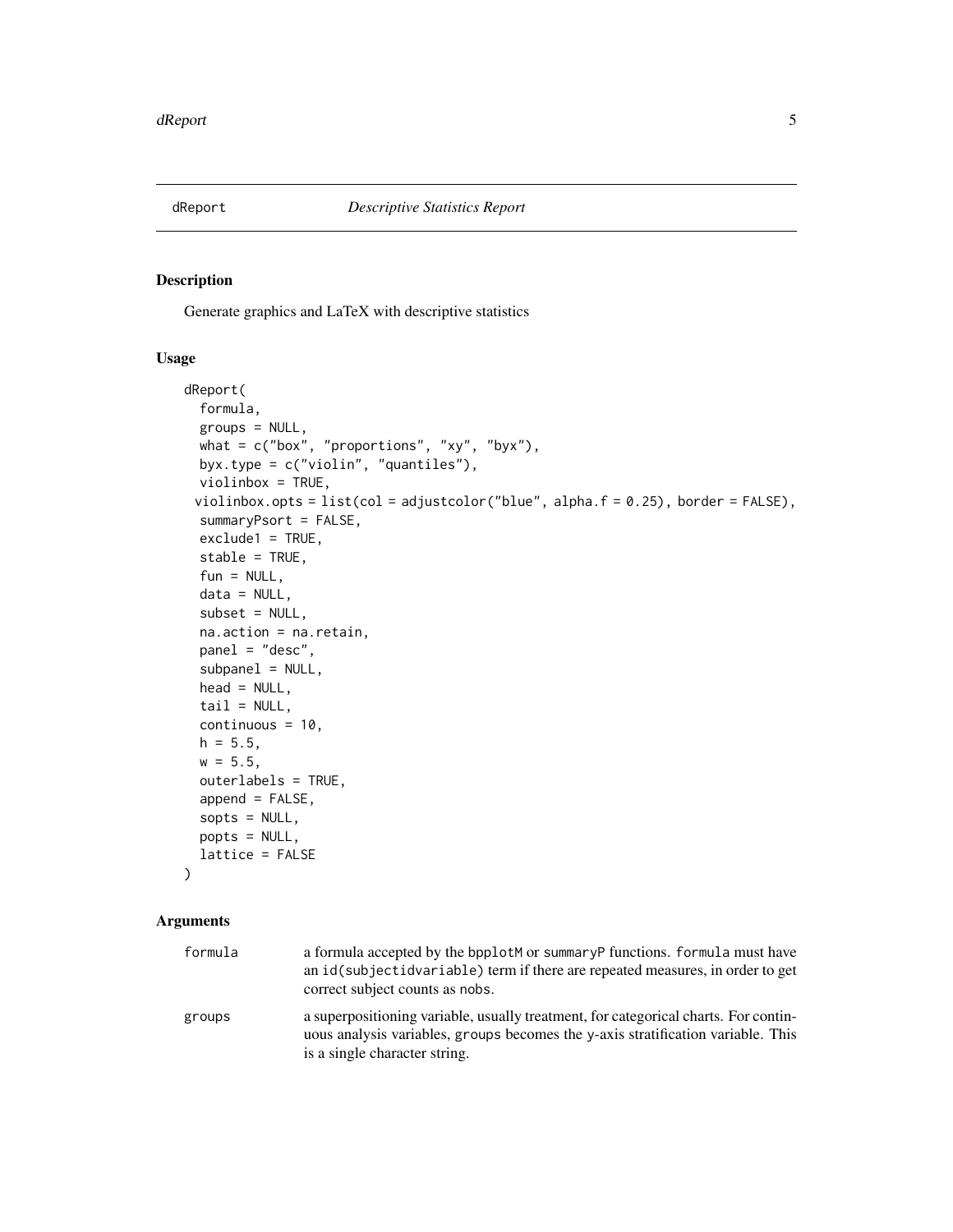<span id="page-5-0"></span>

| what           | "box" (the default) or "xy" for continuous analysis variables, or "proportions"<br>(or shorter) for categorical ones. Instead, specifying what="byx" results in an<br>array of quantile intervals for continuous y, Wilson confidence intervals for pro-<br>portions when y is binary, or means and parametric confidence limits when y is<br>not continuous but is not binary. If what is omitted or what="byx", actions will<br>be inferred from the most continuous variable listed in formula. When fun is<br>given, different behavior results (see below). |
|----------------|------------------------------------------------------------------------------------------------------------------------------------------------------------------------------------------------------------------------------------------------------------------------------------------------------------------------------------------------------------------------------------------------------------------------------------------------------------------------------------------------------------------------------------------------------------------|
| byx.type       | set to "quantiles" to show vertical quantile intervals of y at each x for when<br>what="byx" and the y variable is continuous numeric, or set byx.type="violin"<br>(the default) to plot half-violin plots at each x.                                                                                                                                                                                                                                                                                                                                            |
| violinbox      | set to TRUE to add violin plots to box plots                                                                                                                                                                                                                                                                                                                                                                                                                                                                                                                     |
| violinbox.opts | a list to pass to panel. violin                                                                                                                                                                                                                                                                                                                                                                                                                                                                                                                                  |
| summaryPsort   | set to TRUE to sort categories in descending order of frequencies                                                                                                                                                                                                                                                                                                                                                                                                                                                                                                |
| exclude1       | logical used for latex methods when summaryM or summaryP are called by<br>dReport, or for plot methods for summaryP. The default is TRUE to cause the<br>most frequent level of any two-level categorical variable to not be used as a<br>separate category in the graphic or table. See summaryM.                                                                                                                                                                                                                                                               |
| stable         | set to FALSE to suppress creation of backup supplemental tables for graphics                                                                                                                                                                                                                                                                                                                                                                                                                                                                                     |
| fun            | a function that takes individual response variables (which may be matrices, as in<br>Surv objects) and creates one or more summary statistics that will be computed<br>while the resulting data frame is being collapsed to one row per condition. Dot<br>charts are drawn when fun is given.                                                                                                                                                                                                                                                                    |
| data           | data frame                                                                                                                                                                                                                                                                                                                                                                                                                                                                                                                                                       |
| subset         | a subsetting epression for the entire analysis                                                                                                                                                                                                                                                                                                                                                                                                                                                                                                                   |
| na.action      | a NA handling function for data frames, default is na. retain                                                                                                                                                                                                                                                                                                                                                                                                                                                                                                    |
| panel          | character string. Name of panel, which goes into file base names and figure<br>labels for cross-referencing                                                                                                                                                                                                                                                                                                                                                                                                                                                      |
| subpanel       | If calling dReport more than once for the same type of chart (by different val-<br>ues of what), specify subpanel to distinguish the multiple calls. In that case,<br>-subpanel will be appended to panel when creating figure labels and cross-<br>references.                                                                                                                                                                                                                                                                                                  |
| head           | character string. Specifies initial text in the figure caption, otherwise a default is<br>used                                                                                                                                                                                                                                                                                                                                                                                                                                                                   |
| tail           | optional character string. Specifies final text in the figure caption, e.g., what<br>might have been put in a footnote in an ordinary text page. This appears just<br>before any needles.                                                                                                                                                                                                                                                                                                                                                                        |
| continuous     | the minimum number of numeric values a variable must have in order to be<br>considered continuous. Also passed to summaryM.                                                                                                                                                                                                                                                                                                                                                                                                                                      |
| h              | numeric. Height of plot, in inches                                                                                                                                                                                                                                                                                                                                                                                                                                                                                                                               |
| W              | numeric. Width of plot                                                                                                                                                                                                                                                                                                                                                                                                                                                                                                                                           |
| outerlabels    | logical that if TRUE, pass lattice graphics through the latticeExtra pack-<br>age's useOuterStripsfunction if there are two conditioning (paneling) vari-<br>ables, to put panel labels in outer margins.                                                                                                                                                                                                                                                                                                                                                        |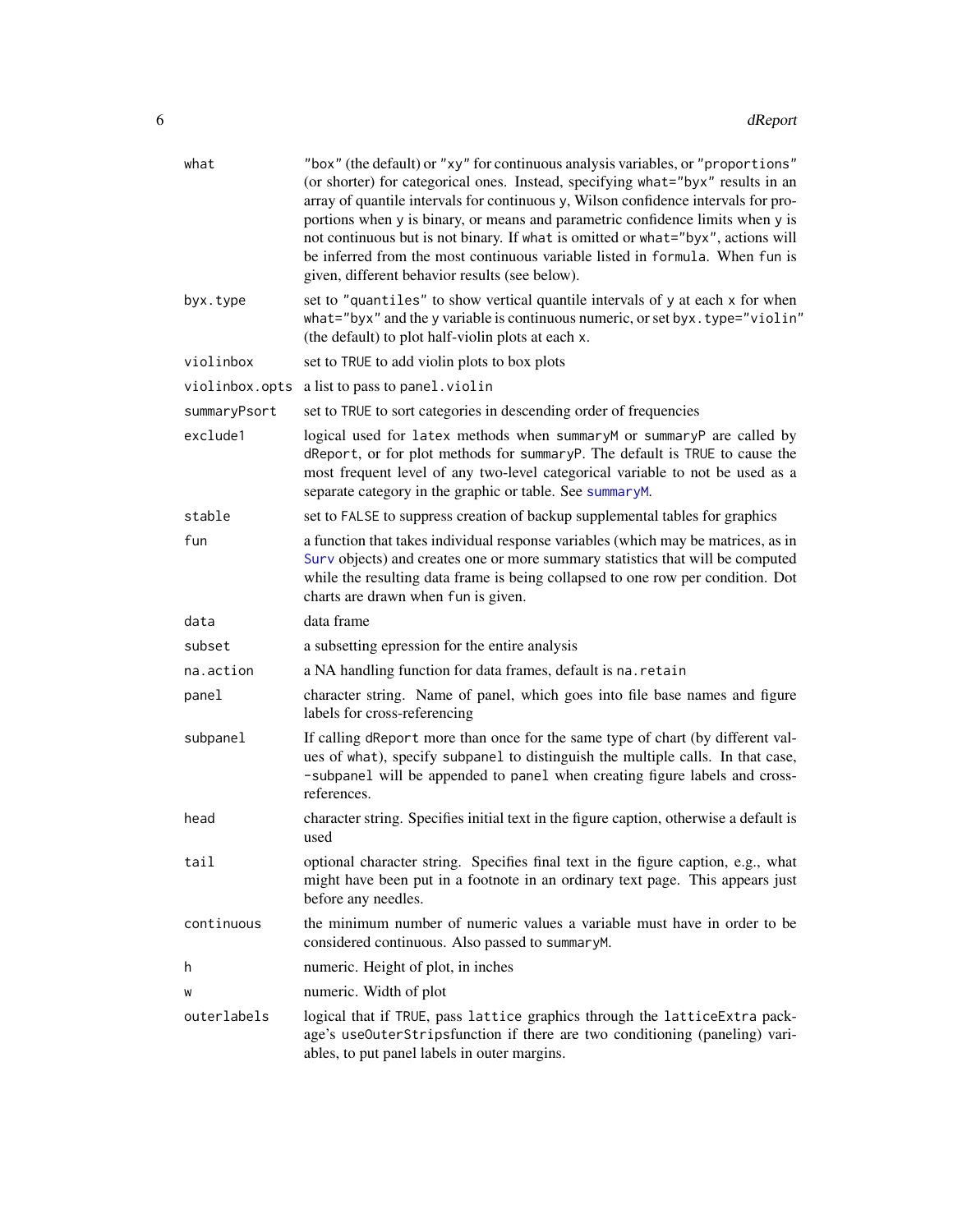#### <span id="page-6-0"></span>eReport 2008 and 2008 and 2008 and 2008 and 2008 and 2008 and 2008 and 2008 and 2008 and 2008 and 2008 and 200

| append  | logical. Set to FALSE to start a new panel                                                                                                                                                                                                                                                                                                                                                              |
|---------|---------------------------------------------------------------------------------------------------------------------------------------------------------------------------------------------------------------------------------------------------------------------------------------------------------------------------------------------------------------------------------------------------------|
| sopts   | list specifying extra arguments to pass to bpplotM, summaryP, or summaryS                                                                                                                                                                                                                                                                                                                               |
| popts   | list specifying extra arguments to pass to a plot method. One example is text. at<br>to specify some number beyond xlim[2] to leave extra space for numerators<br>and denominators when using summaryP for categorical analysis variables. An-<br>other common use is for example popts=list(layout=c(columns, rows)) to<br>be used in rendering lattice plots. key and panel are also frequently used. |
| lattice | set to TRUE to use lattice instead of ggplot2 for proportions. When this option<br>is in effect, numerators and denominators are shown.                                                                                                                                                                                                                                                                 |

#### Details

dReport generates multi-panel charts, separately for categorical analysis variables and continuous ones. The Hmisc summaryP function and its plot method are used for categorical variables, and bpplotM is used to make extended box plots for continuous ones unless what='byx'. Stratification is by treatment or other variables. The user must have defined a LaTeX macro \eboxpopup (which may be defined to do nothing) with one argument. This macro is called with argument extended box plot whenever that phrase appears in the legend, so that a PDF popup may be generated to show the prototype. See the example in report.Rnw in the tests directory. Similarly a popup macro \qintpopup must be defined, which generates a tooltip for the phrase quantile intervals.

#### Examples

# See test.Rnw in tests directory

| eReport | <b>Event Report</b> |
|---------|---------------------|
|         |                     |

#### Description

Generates graphics for binary event proportions

#### Usage

```
eReport(
  formula,
  data = NULL,
  subset = NULL,na.action = na.retain,
 minincidence = 0,
  conf.int = 0.95,
  etype = "adverse events",
  panel = "events",
  subpanel = NULL,head = NULL,tail = NULL,h = 6,
```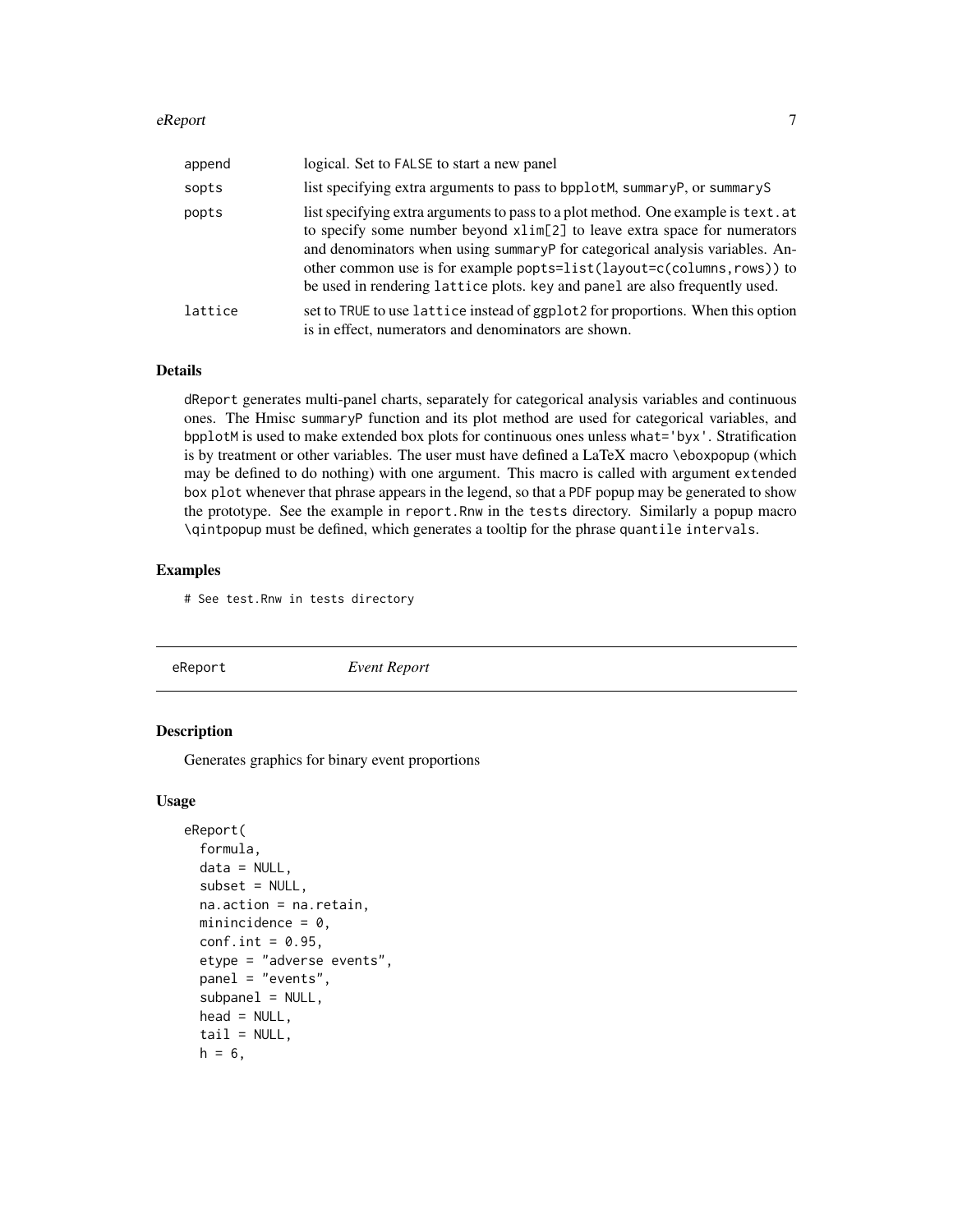```
w = 7,
  append = FALSE,popts = NULL
\mathcal{L}
```
#### Arguments

| formula      | a formula with one or two left hand variables (the first representing major cat-<br>egorization and the second minor), and 1-2 right hand variables. One of these<br>may be enclosed in $id()$ to indicate the presence of a unique subject ID, and the<br>other is treatment. |
|--------------|--------------------------------------------------------------------------------------------------------------------------------------------------------------------------------------------------------------------------------------------------------------------------------|
| data         | input data frame                                                                                                                                                                                                                                                               |
| subset       | subsetting criteria                                                                                                                                                                                                                                                            |
| na.action    | function for handling NAs when creating analysis frame                                                                                                                                                                                                                         |
| minincidence | a number between 0 and 1 specifying the minimum incidence in any stratum<br>that must hold before an event is included in the summary                                                                                                                                          |
| conf.int     | confidence level for difference in proportions                                                                                                                                                                                                                                 |
| etype        | a character string describing the nature of the events, for example "adverse"<br>events", "serious adverse events". Used in figure captions.                                                                                                                                   |
| panel        | panel string                                                                                                                                                                                                                                                                   |
| subpanel     | a subpanel designation to add to panel                                                                                                                                                                                                                                         |
| head         | character string. Specifies initial text in the figure caption, otherwise a default is<br>used.                                                                                                                                                                                |
| tail         | a character string to add to end of automatic caption                                                                                                                                                                                                                          |
| h.           | height of graph                                                                                                                                                                                                                                                                |
| W            | width of graph                                                                                                                                                                                                                                                                 |
| append       | set to TRUE if adding to an existing sub-report                                                                                                                                                                                                                                |
| popts        | a list of options to pass to graphing functions                                                                                                                                                                                                                                |

#### Details

Generates dot charts showing proportions on left and risk difference with confidence intervals on the right, if there is only one level of event categorization. Input data must contain one record per event, with this record containing the event name. If there is more than one event of a given type per subject, unique subject ID must be provided. Denominators come from greport options and it is assumed that only randomized subjects have records. Some of the graphics functions are modifications of those found in the HH package. The data are expected to have one record per event, and non-events are inferred from setgreportOption('denom'). It is also assumed that only randomized subjects are included in the dataset.

#### Author(s)

Frank Harrell

#### Examples

# See test.Rnw in tests directory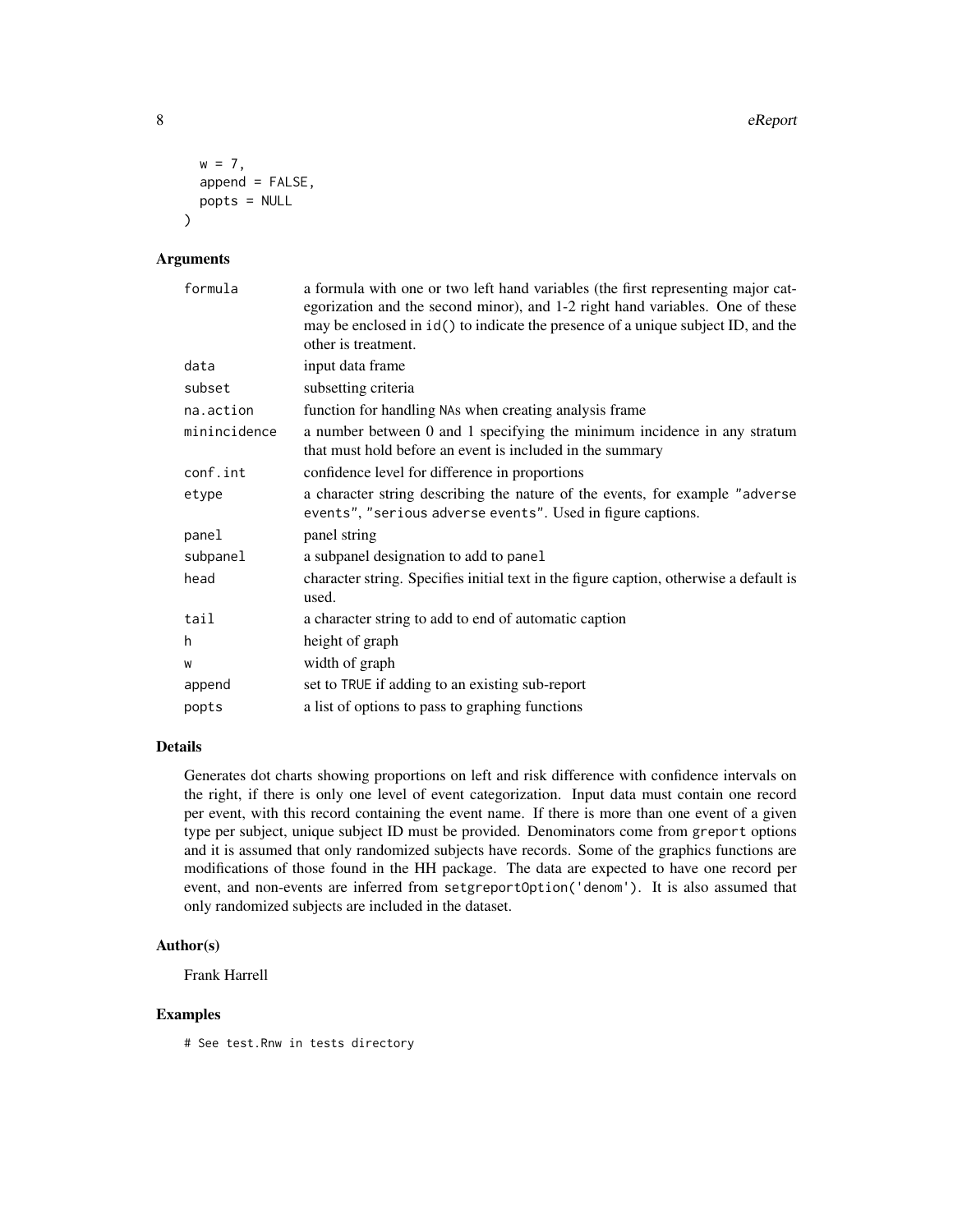<span id="page-8-0"></span>

Generates graphics for sequential exclusion criteria

#### Usage

```
exReport(
  formula,
  data = NULL,subset = NULL,na.action = na.retain,
  ignoreExcl = NULL,
  ignoreRand = NULL,
  plotExRemain = TRUE,
  autoother = FALSE,
  sort = TRUE,whenapp = NULL,erdata = NULL,
  panel = "excl",subpanel = NULL,
  head = NULL,tail = NULL,apptail = NULL,h = 5.5,
  w = 6.5,
  hc = 4.5,
 wc = 5,
  adjustwidth = "-0.75in",
  append = FALSE,popts = NULL,
  app = TRUE)
```
#### Arguments

formula a formula with only a right-hand side, possibly containing a term of the form  $pending(x)$  to inform the function of which subjects have incomplete randomization ("randomization pending"). The pending variable is ignored if a subject has an exclusion marked. A randomized variable is an optional logical vector specifying which subjects are considered to have been randomized. The presence of this variable causes consistency checking against exclusions. One or more cond variables provide binary/logical vectors used to define subsets of subjects for which denominators are used to compute additional fractions of exclusions that are reported in a detailed table. The arguments of the cond function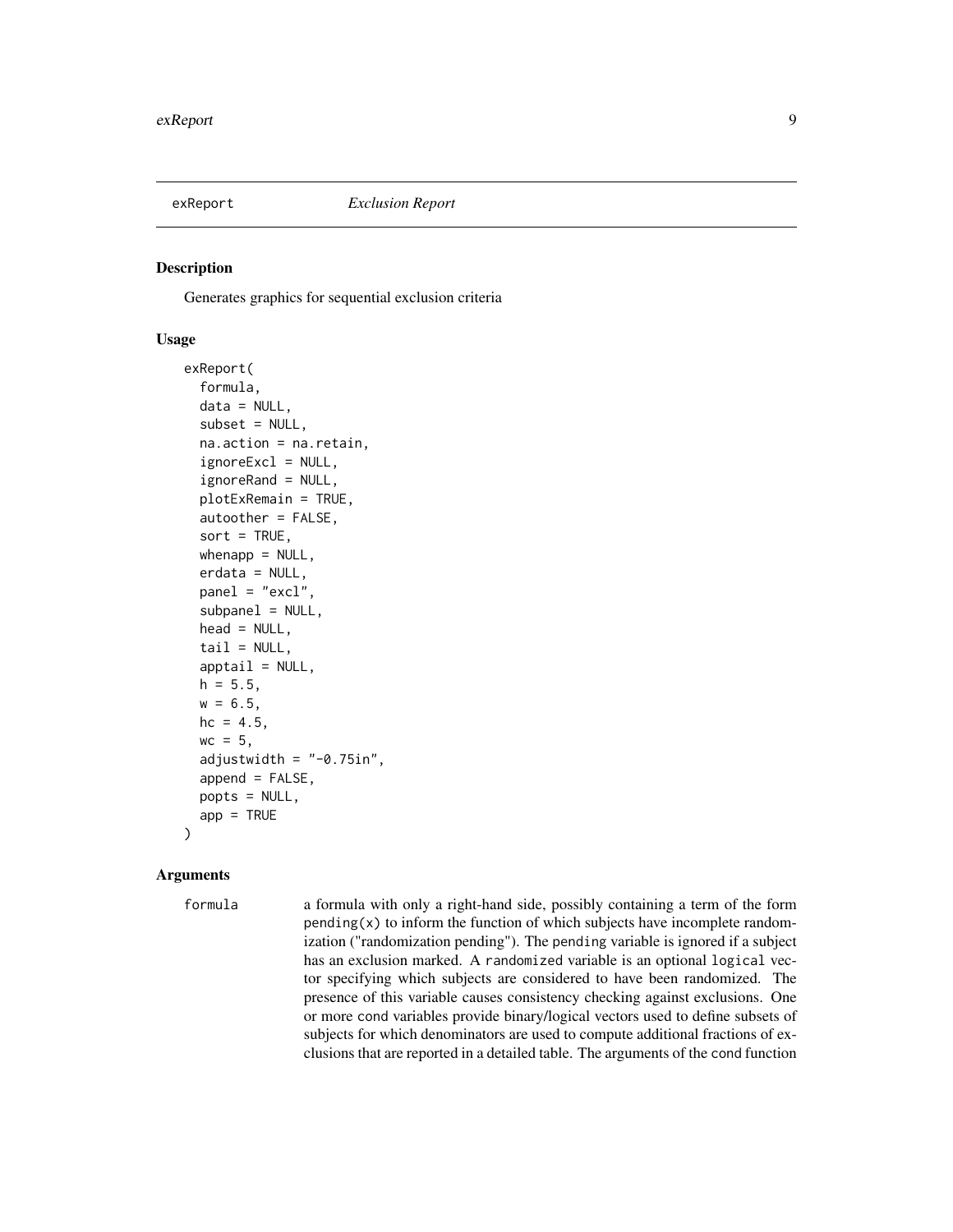|              | are the name of the original variable (assumed to be provided as a regular vari-<br>able in formula, a single character string giving the label for the condition, and<br>the vector of essentially binary values that specify the condition.                                                                           |
|--------------|-------------------------------------------------------------------------------------------------------------------------------------------------------------------------------------------------------------------------------------------------------------------------------------------------------------------------|
| data         | input data frame                                                                                                                                                                                                                                                                                                        |
| subset       | subsetting criteria                                                                                                                                                                                                                                                                                                     |
| na.action    | function for handling NAs when creating analysis frame                                                                                                                                                                                                                                                                  |
| ignoreExcl   | a formula with only a right-hand side, specifying the names of exclusion variable<br>names that are to be ignored when counting exclusions (screen failures)                                                                                                                                                            |
| ignoreRand   | a formula with only a right-hand side, specifying the names of exclusion variable<br>names that are to be ignored when counting randomized subjects marked as<br>exclusions                                                                                                                                             |
| plotExRemain | set to FALSE to suppress plotting a 2-panel dot plot showing the number of sub-<br>jects excluded and the fraction of enrolled subjects remaining                                                                                                                                                                       |
| autoother    | set to TRUE to add another exclusion Unspecified that is set to TRUE for non-<br>pending subjects that have no other exclusions                                                                                                                                                                                         |
| sort         | set to FALSE to not sort variables by descending exclusion frequency                                                                                                                                                                                                                                                    |
| whenapp      | a named character vector (with names equal to names of variables in formula).<br>For each variable that is only assessed (i.e., is not NA) under certain conditions,<br>add an element to this vector naming the condition                                                                                              |
| erdata       | a data frame that is subsetted on the combination of id variables when randomized<br>is present, to print auxiliary information about randomized subjects who have<br>exclusion criteria                                                                                                                                |
| panel        | panel string                                                                                                                                                                                                                                                                                                            |
| subpanel     | If calling exReport more than once (e.g., for different values of sort), specify<br>subpanel to distinguish the multiple calls. In that case, -subpanel will be<br>appended to panel when creating figure labels and cross-references.                                                                                  |
| head         | character string. Specifies initial text in the figure caption, otherwise a default is<br>used.                                                                                                                                                                                                                         |
| tail         | a character string to add to end of automatic caption                                                                                                                                                                                                                                                                   |
| apptail      | a character string to add to end of automatic caption for appendix table with<br>listing of subject IDs                                                                                                                                                                                                                 |
| h            | height of 2-panel graph                                                                                                                                                                                                                                                                                                 |
| w            | width of 2-panel graph                                                                                                                                                                                                                                                                                                  |
| hc           | height of cumulative exclusion 1-panel graph                                                                                                                                                                                                                                                                            |
| WC           | width of this 1-panel graph                                                                                                                                                                                                                                                                                             |
| adjustwidth  | used to allow wide detailed exclusion table to go into left margin in order to<br>be centered on the physical page. The default is $'-0.75$ in', which works well<br>when using article document class with default page width. To use the geometry<br>package in LaTeX with margin=.45in specify adjustwidth='+.90in'. |
| append       | set to TRUE if adding to an existing sub-report                                                                                                                                                                                                                                                                         |
| popts        | a list of options to pass to graphing functions                                                                                                                                                                                                                                                                         |
| app          | set to FALSE to prevent writing appendix information                                                                                                                                                                                                                                                                    |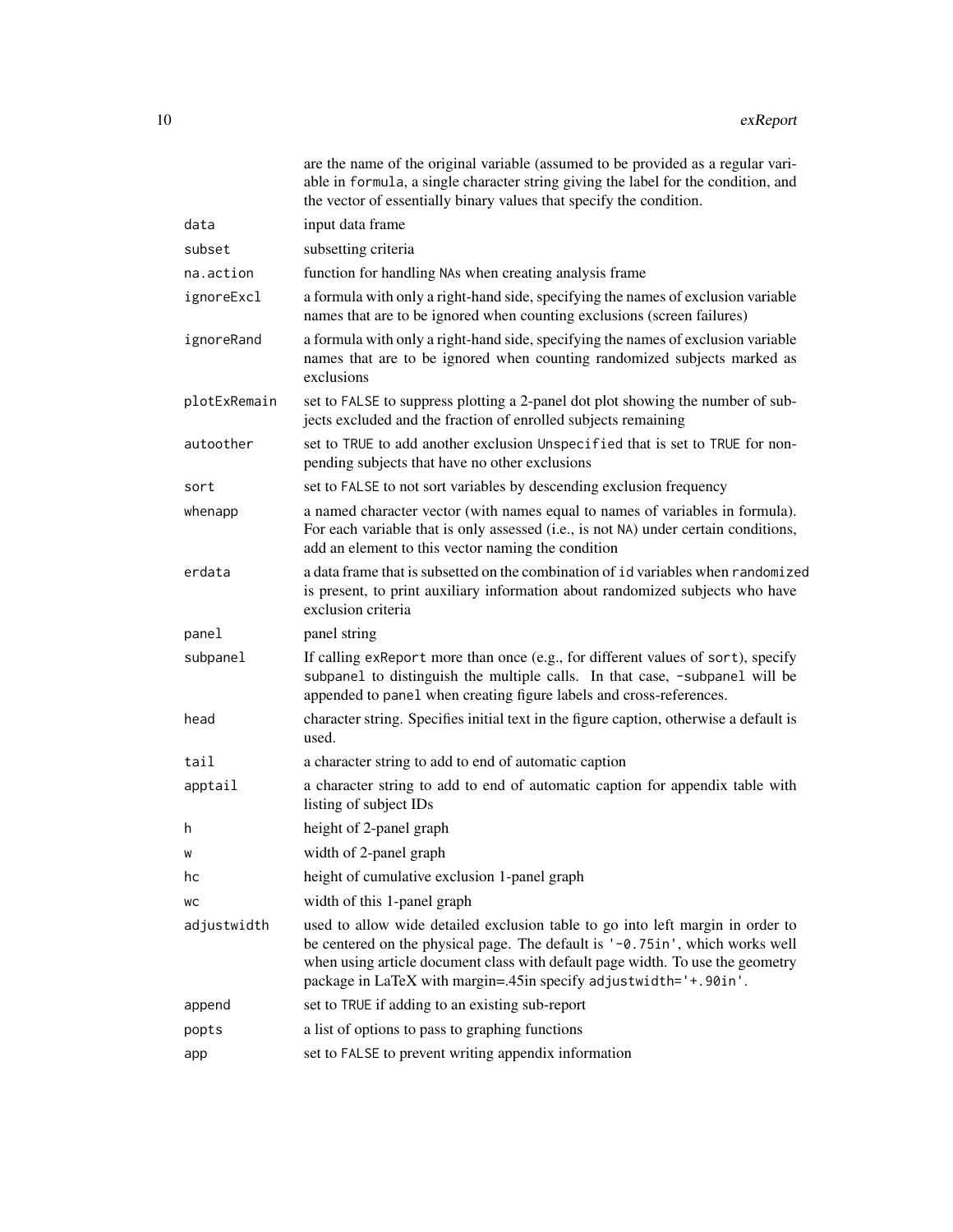#### <span id="page-10-0"></span>getgreportOption 11

#### Details

With input being a series of essentially binary variables with positive indicating that a subject is excluded for a specific reason, orders the reasons so that the first excludes the highest number of subjects, the second excludes the highest number of remaining subjects, and so on. If a randomization status variable is present, actually randomized (properly or not) subjects are excluded from counts of exclusions. First draws a single vertical axis graph showing cumulative exclusions, then creates a 2-panel dot chart with the first panel showing that information, along with the marginal frequencies of exclusions and the second showing the number of subjects remaining in the study after the sequential exclusions. A pop-up table is created showing those quantities plus fractions. There is an option to not sort by descending exclusion frequencies but instead to use the original variable order. Assumes that any factor variable exclusions that have only one level and that level indicates a positive finding, that variable has a denominator equal to the overall number of subjects.

#### Author(s)

Frank Harrell

#### Examples

# See test.Rnw in tests directory

getgreportOption *Get greport Options*

#### **Description**

Get greport options, assigning default values of unspecified optios.

#### Usage

```
getgreportOption(opts = NULL)
```
#### Arguments

opts character vector containing list of option names to retrieve. If only one element, the result is a scalar, otherwise a list. If opts is not specified, a list with all current option settings is returned.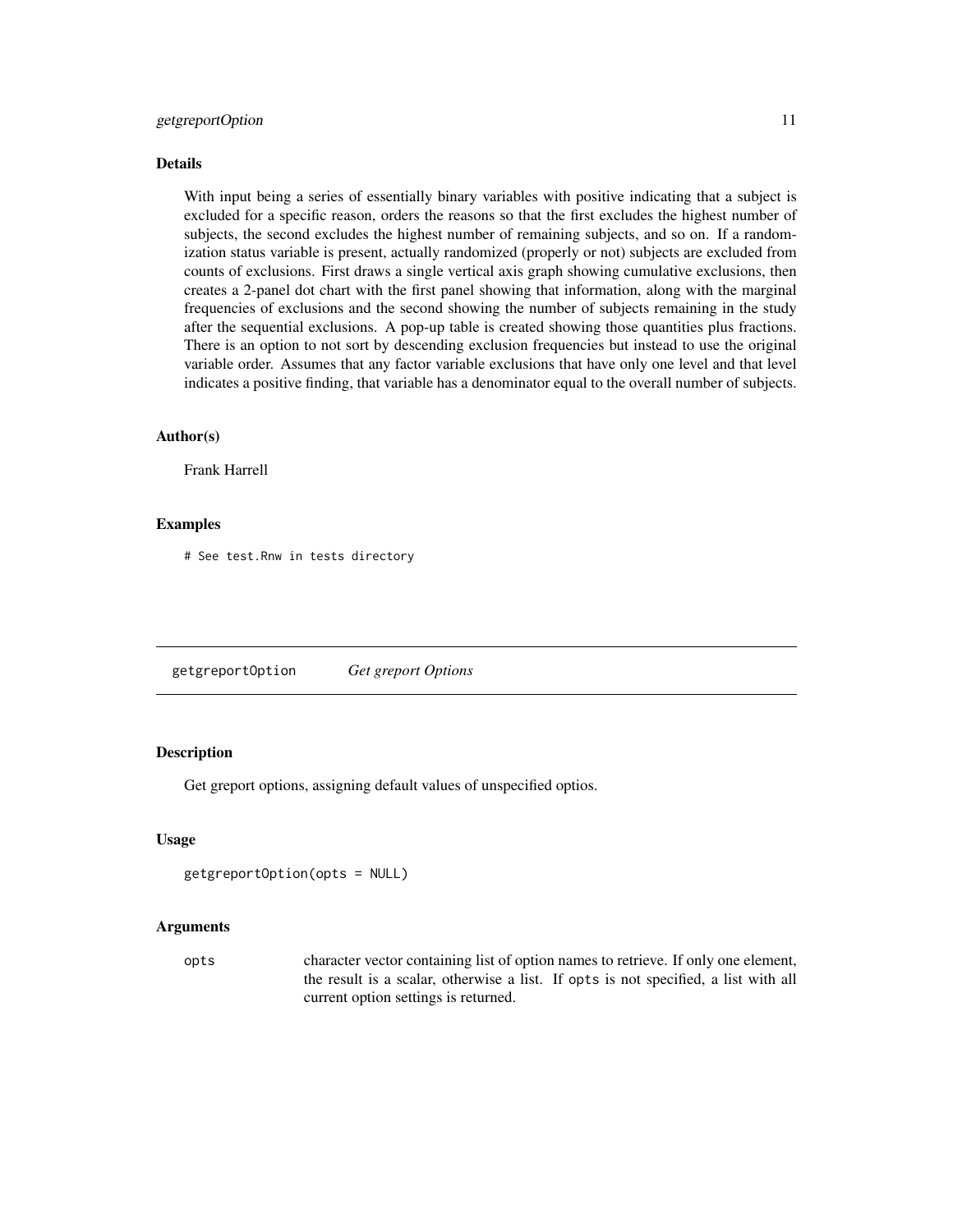<span id="page-11-0"></span>

Graphical Reporting for Clinical Trials

#### Usage

.noGenerics

#### Format

An object of class logical of length 1.

#### Author(s)

Frank E Harrell Jr <f.harrell@vanderbilt.edu>

latticeInit *Setup lattice plots using greport options*

#### Description

Initializes colors and other graphical attributes based on what is stored in system option greport.

#### Usage

latticeInit()

maskDframe *Mask Variables in a Data Frame*

#### Description

Given a list of applicable variable names in a formula, runs maskVal on any variables in a data frame x whose name is found in formula.

#### Usage

maskDframe(x, formula, ...)

| X                       | an input data frame or data table             |  |
|-------------------------|-----------------------------------------------|--|
| formula                 | a formula specifying the variables to perturb |  |
| $\cdot$ $\cdot$ $\cdot$ | parameters to pass to maskVal                 |  |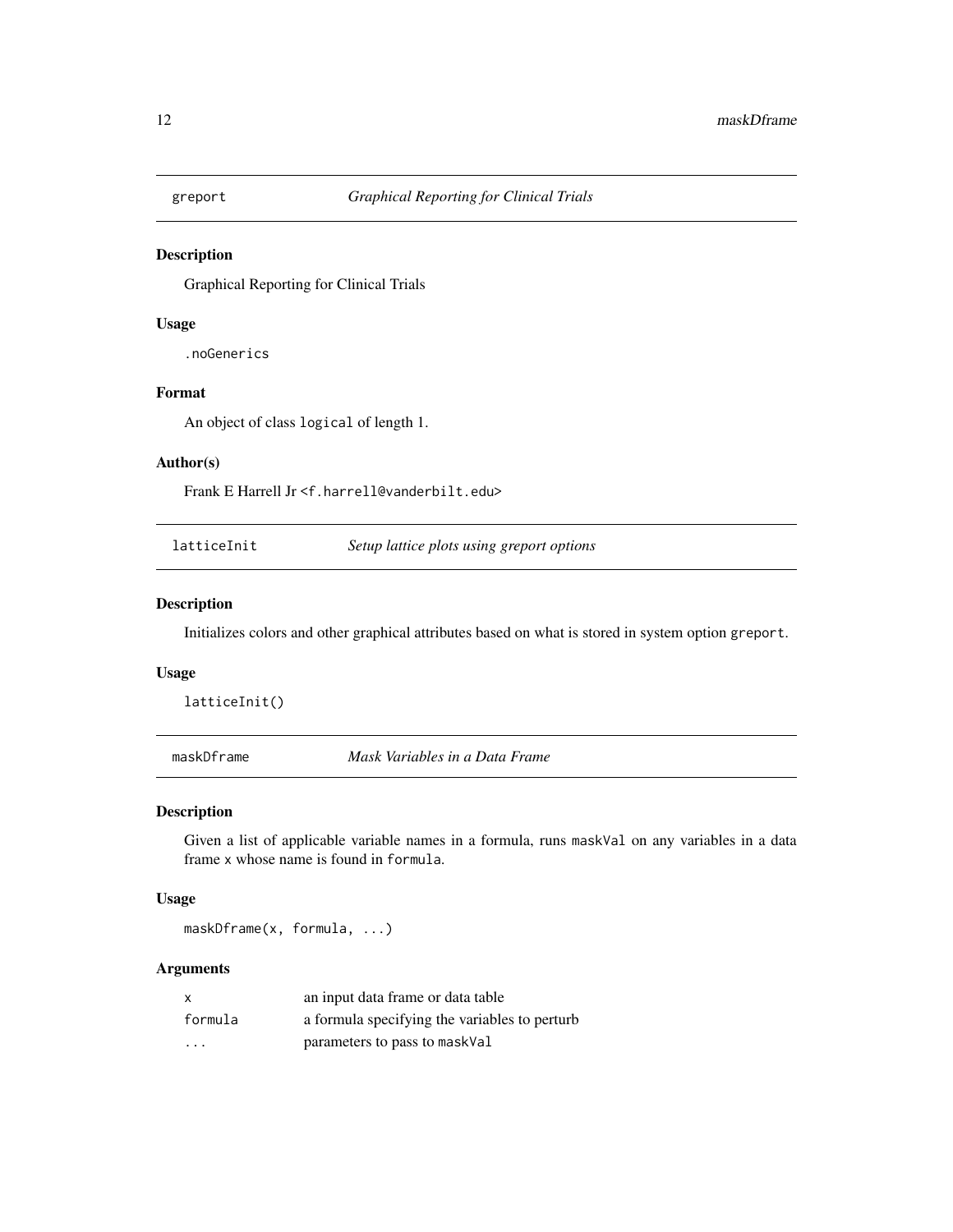<span id="page-12-0"></span>maskVal *Mask Values of a Vector*

#### Description

Modifies the value of a vector so as to mask the information by generating random data subject to constraints and keeping the length, type, label, and units attributes of the original variable. For a binary numeric or logical variable a random vector with prevalence (by default) of 0.5 replaces the original. For a factor variable, a random multinomial sample is drawn, with equal expected frequencies of all levels. For a numeric variable, the range is preserved but the distribution is uniform over that range, and generated values are rounded by an amount equal to the minimum spacing between distinct values. Character variables are just randomly reordered. In the special case where the input vector contains only one unique non-NA value, the variable is assumed to be the type of variable where NA represents FALSE or "no", and the variable is replaced by a logical vector with the specified prevalence.

#### Usage

 $maskVal(x, prev = 0.5, NAS = TRUE)$ 

#### Arguments

| $\mathsf{x}$ | an input vector                                                                                                                                                  |
|--------------|------------------------------------------------------------------------------------------------------------------------------------------------------------------|
| prev         | a numeric scalar specifying the prevalence for binary variables                                                                                                  |
| NAs          | if the variable contains NAs, keep the same expected proportion of NAs but dis-<br>tribute them randomly. Otherwise, the new vector will have no missing values. |

Merge *Merge Multiple Data Frames or Data Tables*

#### Description

Merges an arbitrarily large series of data frames or data tables containing common id variables (keys for data tables). Information about number of observations and number of unique ids in individual and final merged datasets is printed. The first data frame has special meaning in that all of its observations are kept whether they match ids in other data frames or not. For all other data frames, by default non-matching observations are dropped. The first data frame is also the one against which counts of unique ids are compared. Sometimes merge drops variable attributes such as labels and units. These are restored by Merge. If all objects are of class data.table, faster merging will be done using the data.table package's join operation. This assumes that all objects have identical key variables and those of the variables on which to merge.

#### Usage

 $Merge(..., id, all = TRUE, verbose = TRUE)$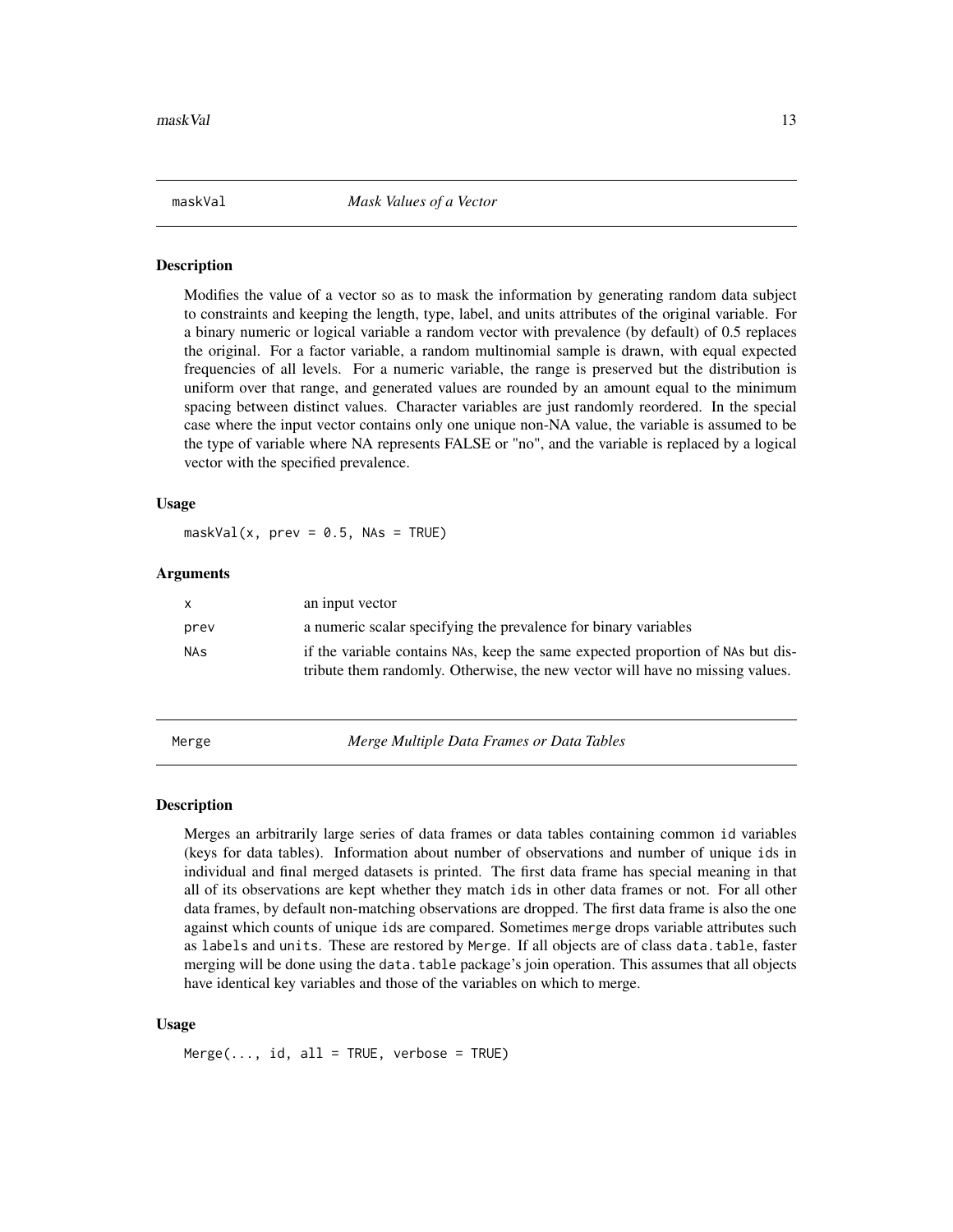#### <span id="page-13-0"></span>Arguments

| $\cdots$ | two or more dataframes or data tables                                                                                                                                                                                                                   |
|----------|---------------------------------------------------------------------------------------------------------------------------------------------------------------------------------------------------------------------------------------------------------|
| id       | a formula containing all the identification variables such that the combination<br>of these variables uniquely identifies subjects or records of interest. May be<br>omitted for data tables; in that case the key function retrieves the id variables. |
| all      | set to FALSE to drop observations not found in second and later data frames (only<br>applies if not using data, table)                                                                                                                                  |
| verbose  | set to FALSE to not print information about observations                                                                                                                                                                                                |

#### Examples

```
a <- data.frame(sid=1:3, age=c(20,30,40))
b \leq data.frame(sid=c(1,2,2), bp=c(120,130,140))
d <- data.frame(sid=c(1,3,4), wt=c(170,180,190))
all \leq Merge(a, b, d, id = \sim sid)
# For data.table, first file must be the master file and must
# contain all ids that ever occur. ids not in the master will
# not be merged from other datasets.
require(data.table)
a <- data.table(a); setkey(a, sid)
# data.table also does not allow duplicates without allow.cartesian=TRUE
b <- data.table(sid=1:2, bp=c(120,130)); setkey(b, sid)
d <- data.table(d); setkey(d, sid)
all <- Merge(a, b, d)
```

| mfrowSuggest | Compute mfrow Parameter |
|--------------|-------------------------|
|              |                         |

#### Description

Compute a good par("mfrow") given the number of figures to plot.

#### Usage

```
mfrowSuggest(n, small = FALSE)
```
#### Arguments

|       | numeric. Total number of figures to place in layout.                         |
|-------|------------------------------------------------------------------------------|
| small | logical. Set to 'TRUE' if the plot area should be smaller to accomodate many |
|       | plots.                                                                       |

### Value

return numeric vector. oldmfrow <- mfrowSet(8)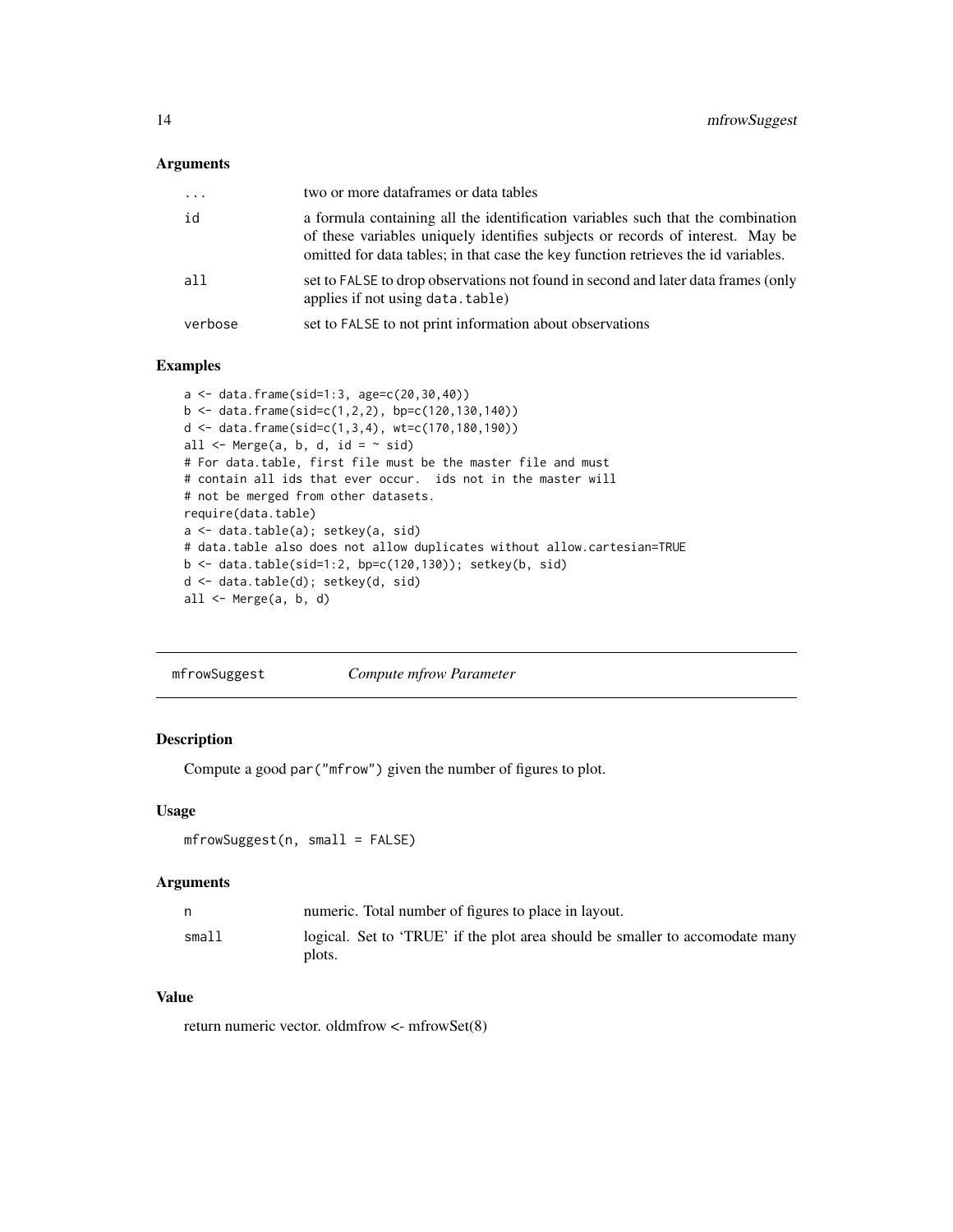<span id="page-14-0"></span>

Graph number of subjects at risk

### Usage

```
nriskReport(
  formula,
 groups = NULL,
 time0 = "randomization",
 data = NULL,subset = NULL,na.action = na.retain,
 ylab = "Number Followed",
 panel = "nrisk",
 head = NULL,tail = NULL,h = 5.5,
 w = 5.5,
 outerlabels = TRUE,
 append = FALSE,popts = NULL
)
```

| formula   | a formula with time and the left hand side, and with variables on the right side<br>being possible stratification variables. If no stratification put 1 as the right hand<br>side. Specify unique subject IDs by including a term id() if subjects have more<br>than one observation. |
|-----------|---------------------------------------------------------------------------------------------------------------------------------------------------------------------------------------------------------------------------------------------------------------------------------------|
| groups    | a character string naming a superpositioning variable. Must also be included in<br>formula.                                                                                                                                                                                           |
| time0     | a character string defining the meaning of time zero in follow-up. Default is<br>"randomization".                                                                                                                                                                                     |
| data      | data frame                                                                                                                                                                                                                                                                            |
| subset    | a subsetting epression for the entire analysis                                                                                                                                                                                                                                        |
| na.action | a NA handling function for data frames, default is na. retain                                                                                                                                                                                                                         |
| ylab      | character string if you want to override "Number Followed"                                                                                                                                                                                                                            |
| panel     | character string. Name of panel, which goes into file base names and figure<br>labels for cross-referencing. The default is 'nrisk'.                                                                                                                                                  |
| head      | character string. Specifies initial text in the figure caption, otherwise a default is<br>used                                                                                                                                                                                        |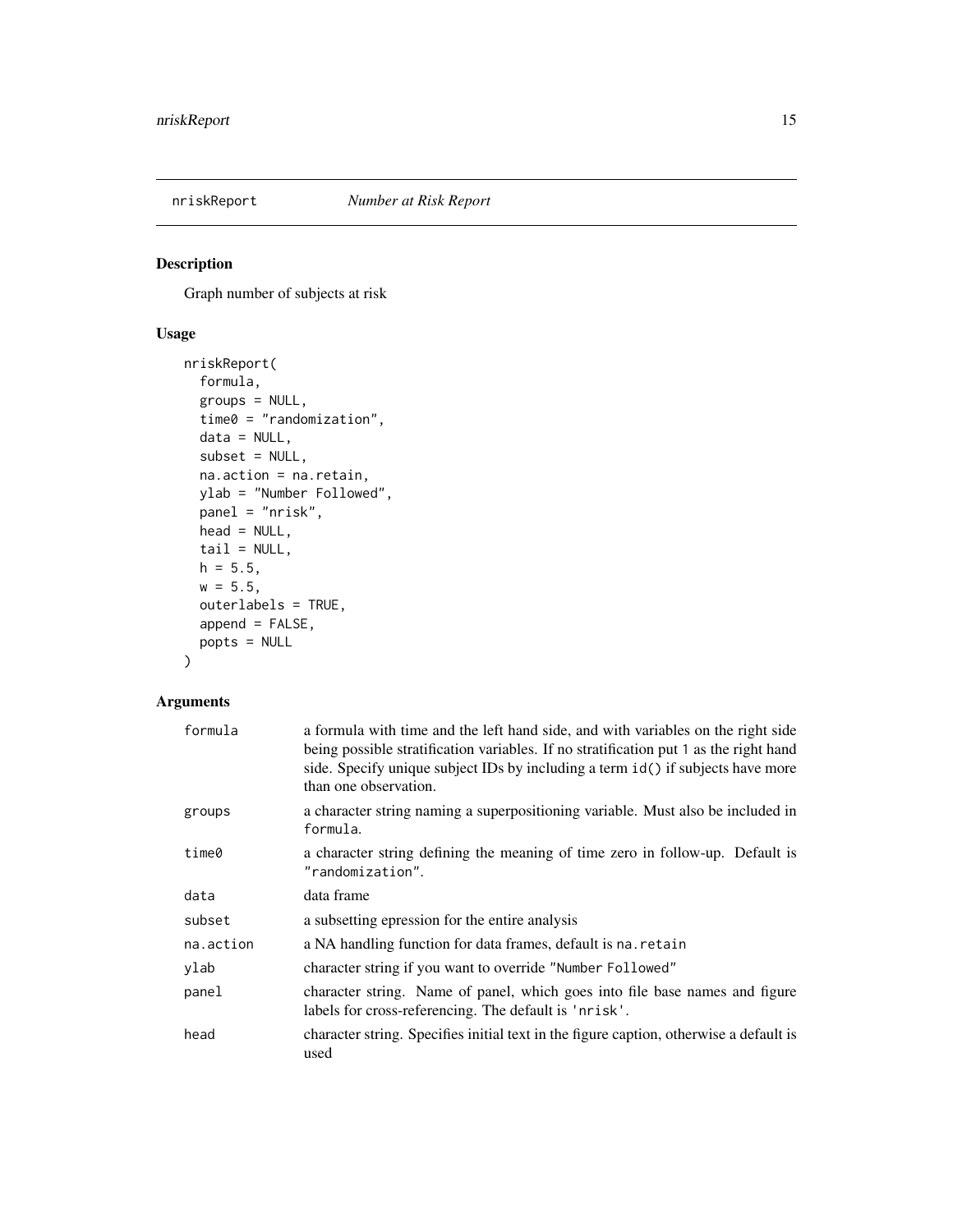<span id="page-15-0"></span>

| tail        | optional character string. Specifies final text in the figure caption, e.g., what<br>might have been put in a footnote in an ordinary text page. This appears just<br>before any needles.                  |
|-------------|------------------------------------------------------------------------------------------------------------------------------------------------------------------------------------------------------------|
| h           | numeric. Height of plot, in inches                                                                                                                                                                         |
| W           | numeric. Width of plot                                                                                                                                                                                     |
| outerlabels | logical that if TRUE, pass lattice graphics through the lattice Extra pack-<br>age's useOuterStripsfunction if there are two conditioning (paneling) vari-<br>ables, to put panel labels in outer margins. |
| append      | logical. Set to FALSE to start a new panel                                                                                                                                                                 |
| popts       | list specifying extra arguments to pass to Ecdf. A common use is for exam-<br>ple popts=list(layout=c(columns, rows)) to be used in rendering lattice<br>plots. key and panel are also frequently used.    |

#### Details

nriskReport generates multi-panel charts, separately for categorical analysis variables. Each panel depicts the number at risk as a function of follow-up time. The Hmisc Ecdf function is used. Stratification is by treatment or other variables. It is assumed that this function is only run on randomized subjects. If an id variable is present but groups and stratification variables are not, other plots are also produced: a histogram of the number of visits per subject, a histogram of times at which subjects have visits, the average number of contacts as a function of elapsed time, and a histogram showing the distribution of the longest gap between visits over subjects.

#### Examples

# See test.Rnw in tests directory

putFig *Put Figure*

#### Description

Included a generated figure within LaTex document. tcaption and tlongcaption only apply if setgreportOption(tablelink="hyperref").

#### Usage

```
putFig(
  panel,
  name,
  caption = NULL,
  longcaption = NULL,
  tcaption = caption,
  tlongcaption = NULL,
  poptable = NULL,
  popfull = FALSE,
```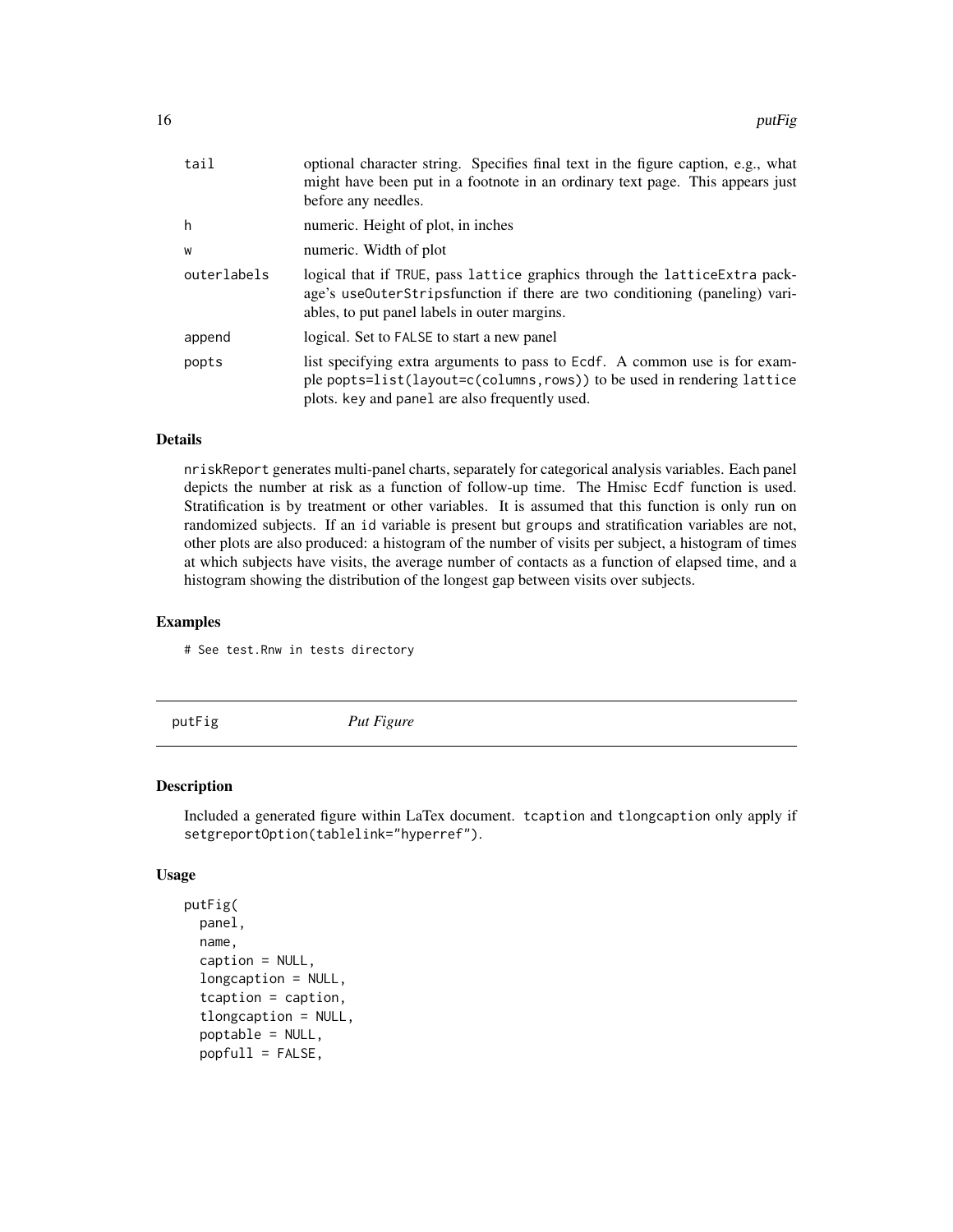#### <span id="page-16-0"></span>sampleFrac 17

```
sidecap = FALSE,
 outtable = FALSE,
 append = TRUE)
```
#### Arguments

| panel        | character. Panel name.                                                                                                                                                                                                                                                                                                                                                                                    |
|--------------|-----------------------------------------------------------------------------------------------------------------------------------------------------------------------------------------------------------------------------------------------------------------------------------------------------------------------------------------------------------------------------------------------------------|
| name         | character. Name for figure.                                                                                                                                                                                                                                                                                                                                                                               |
| caption      | character. Short caption for figure.                                                                                                                                                                                                                                                                                                                                                                      |
| longcaption  | character. Long caption for figure.                                                                                                                                                                                                                                                                                                                                                                       |
| tcaption     | character. Short caption for supporting table.                                                                                                                                                                                                                                                                                                                                                            |
| tlongcaption | character. Long caption for supporting table.                                                                                                                                                                                                                                                                                                                                                             |
| poptable     | an optional character string containing LaTeX code that will be used as a pop-up<br>tool tip for the figure (typically a tabular). Set to NULL to suppress supplemental<br>tables that back up figures.                                                                                                                                                                                                   |
| popfull      | set to TRUE to make the pop-up be full-page                                                                                                                                                                                                                                                                                                                                                               |
| sidecap      | set to TRUE (only applies if greportOption(figenv="SCfigure")) to assume<br>the figure is narrow and to use side captions                                                                                                                                                                                                                                                                                 |
| outtable     | set to TRUE to only have the caption and hyperlink to graphics in a LaTeX table<br>environment and to leave the tabulars to free-standing LaTeX markup. This is<br>useful when the table is long, to prevent hyperlinking from making the table run<br>outside the visable area. Instead of the hyperlink area being the whole table, it<br>will be the caption. A clearpage is issued after the tabular. |
| append       | logical. If 'TRUE' output will be appended instead of overwritten.                                                                                                                                                                                                                                                                                                                                        |
|              |                                                                                                                                                                                                                                                                                                                                                                                                           |

sampleFrac *Compute Sample Fractions*

#### Description

Uses denominators stored with setgreportOption along with counts specified to SampleFrac to compute fractions of subjects in current analysis

### Usage

sampleFrac(n, nobsY = NULL, table = TRUE)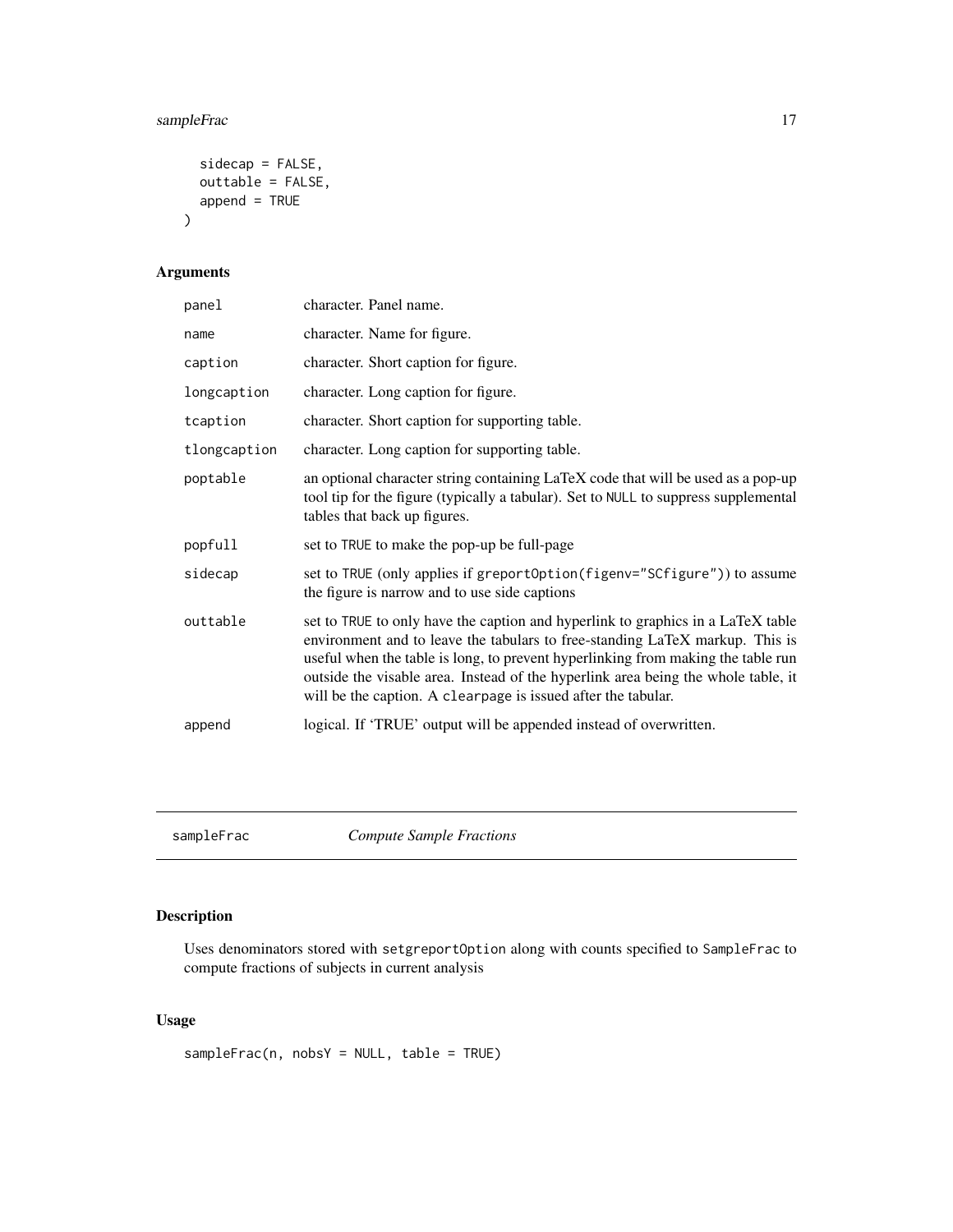## <span id="page-17-0"></span>Arguments

| n     | integer vector, named with "enrolled", "randomized" and optionally also in-<br>cluding treatment levels.                                                                                                                                                           |
|-------|--------------------------------------------------------------------------------------------------------------------------------------------------------------------------------------------------------------------------------------------------------------------|
| nobsY | a result of the the nobsy Hmisc function                                                                                                                                                                                                                           |
| table | set to TRUE to return as an attribute "table" a character string containing a<br>LaTeX tabular showing the pertinent frequencies created from n and the denom<br>option, and if nobsY is present, adding another table with response variable-<br>specific counts. |

setgreportOption *Set greport Options*

# Description

Set greport Options

## Usage

setgreportOption(...)

| a series of options for which non-default values are desired:                                                                                                                                                    |
|------------------------------------------------------------------------------------------------------------------------------------------------------------------------------------------------------------------|
| • tx.pch:symbols corresponding to treatments                                                                                                                                                                     |
| • tx.col:colors corresponding to treatments                                                                                                                                                                      |
| • tx. linecol: colors for lines in line plots                                                                                                                                                                    |
| • nontx.col:colors for categories other than treatments                                                                                                                                                          |
| • tx.1ty:line types corresponding to treatments                                                                                                                                                                  |
| • tx. Lwd: line widths corresponding to treatments                                                                                                                                                               |
| • tx.var: character string name of treatment variable                                                                                                                                                            |
| • er.col:2-vector with names "enrolled", "randomized" containing col-<br>ors to use for enrolled and randomized in needle displays                                                                               |
| • alpha. f:single numeric specifying alpha adjustment to be applied to all<br>colors. Default is 0.7                                                                                                             |
| • denominamed vector with overall sample sizes                                                                                                                                                                   |
| • tablelink: a character string, either "tooltip" or "hyperref" (the de-<br>fault); use the latter to make supporting data tables be hyperlinked to tables<br>in the appendix rather than using a pop-up tooltip |
| • figenv:LaTeX figure environment to use, default is "figure". Use figenv="SCfigure"<br>if using the LaTeX sidecap package. SCfigure is only used for narrow<br>images, by calling putFig with sidecap=TRUE.     |
| • codefigpos: LaTeX figure environment position; default is "htb!"                                                                                                                                               |
| • gtype: graphics type, "pdf" or "interactive"                                                                                                                                                                   |
|                                                                                                                                                                                                                  |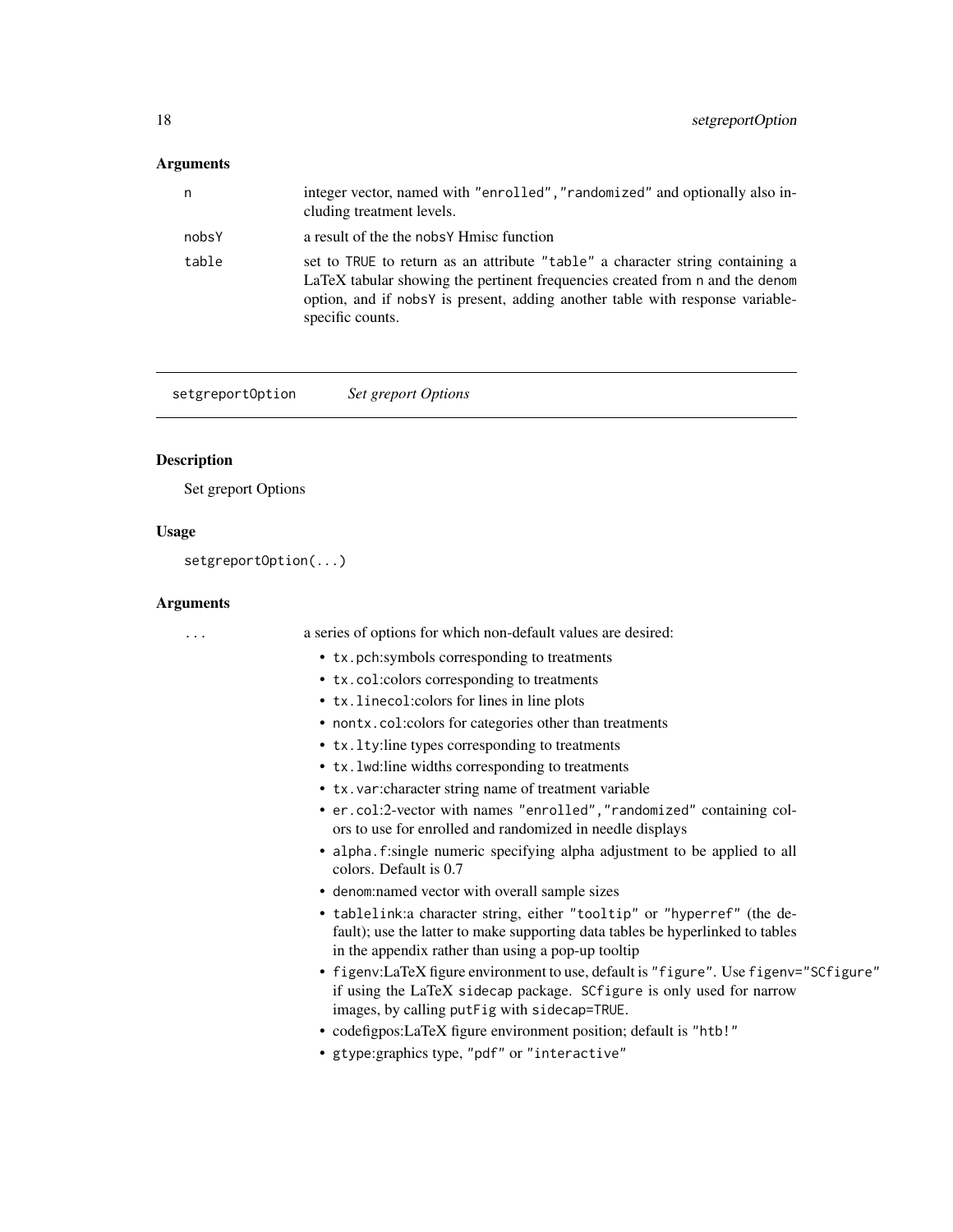<span id="page-18-0"></span>• pdfdir:name of subdirectory in which to write pdf graphics • texdir:name of subdirectory in which to write LaTeX code • texwhere:default is "texdir" to use location specified by texdir. Set to "" to write generated non-appendix LaTeX code to the console as expected by knitr • defs:fully qualified file name to which to write LaTeX macro definitions such as poptables

|--|--|

#### Description

Toggle plotting. Sets options by examining setgreportOption(gtype=).

#### Usage

```
startPlot(file, h = 7, w = 7, lattice = TRUE, ...)
```
endPlot()

#### Arguments

| file    | character. Character string specifying file prefix.              |
|---------|------------------------------------------------------------------|
| h       | numeric. Height of plot in inches, default=7.                    |
| W       | numeric. Width of plot in inches, default=7.                     |
| lattice | logical. Set to FALSE to prevent lattice Init from being called. |
|         | Arguments to be passed to spar.                                  |

survReport *Survival Report*

#### Description

Generate a Survival Report with Kaplan-Meier Estimates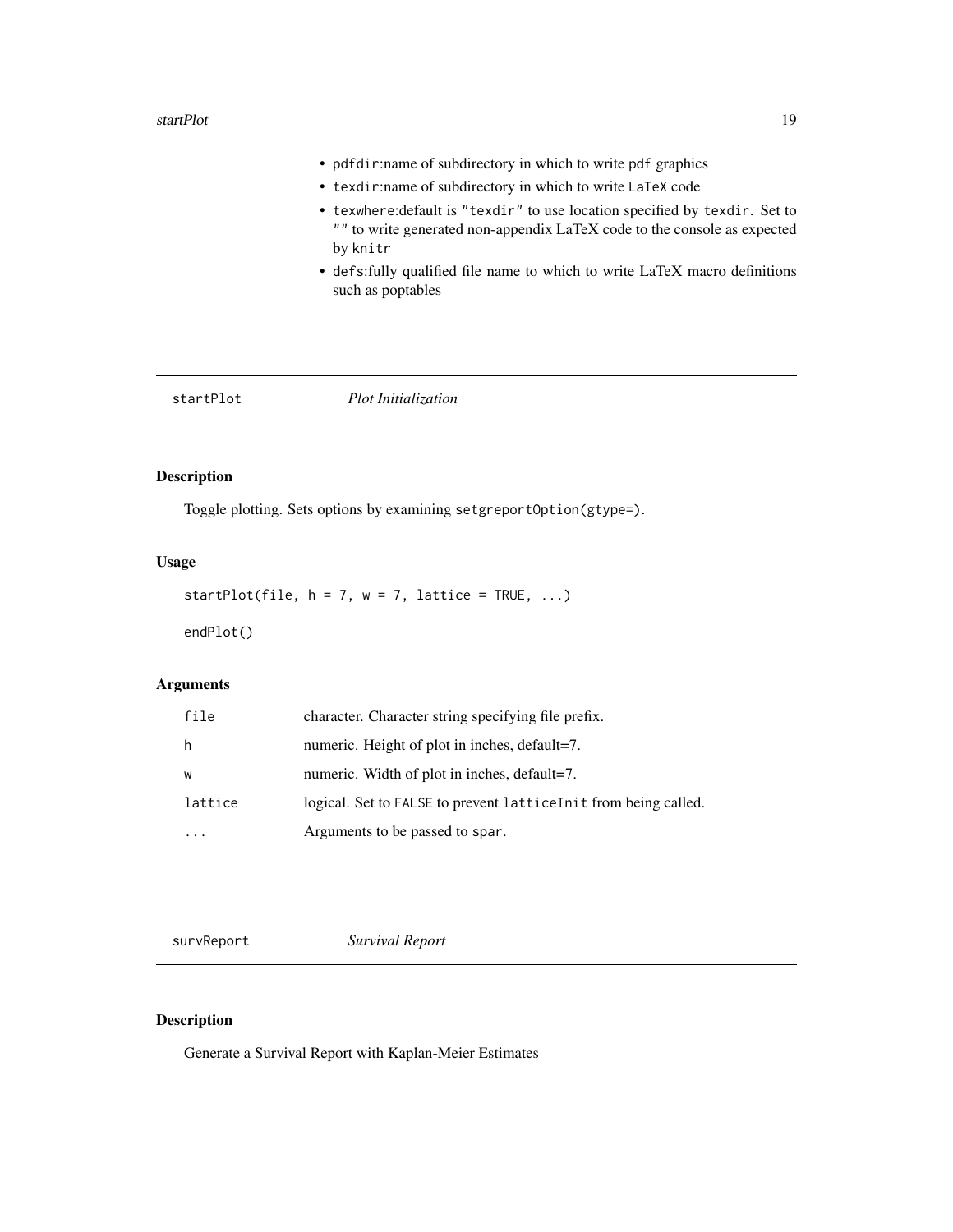### Usage

```
survReport(
 formula,
 data = NULL,
 subset = NULL,na.action = na.retain,
 ylab = NULL,
 what = c("S", "1-S"),
 conf = c("diffbands", "bands", "bars", "none"),
 cause = NULL,
 panel = "surv",
  subpanel = NULL,
 head = NULL,
 tail = NULL,h = 3,
 w = 4.5,
 multi = FALSE,
 markevent = TRUE,
 mfrow = NULL,
 y.n.risk = 0,mylim = NULL,
 bot = 2,
 aehaz = TRUE,times = NULL,
 append = FALSE,
 opts = NULL,
  ...
```
# $\mathcal{L}$

| formula   | a formula with survival (Surv) objects on the left hand side and an optional<br>stratification factor on the right (or 1 if none). The survival object component<br>variables should be labeled; these labels are used for graph annotation. If any of<br>the Surv objects are competing risk objects (see Surv), event labels come from<br>the factor levels in the variable that was the second argument to Surv, and the<br>first factor level must correspond to right-censored observations. |
|-----------|---------------------------------------------------------------------------------------------------------------------------------------------------------------------------------------------------------------------------------------------------------------------------------------------------------------------------------------------------------------------------------------------------------------------------------------------------------------------------------------------------|
| data      | data.frame                                                                                                                                                                                                                                                                                                                                                                                                                                                                                        |
| subset    | optional subsetting criteria                                                                                                                                                                                                                                                                                                                                                                                                                                                                      |
| na.action | function for handling NAs while creating a data frame.                                                                                                                                                                                                                                                                                                                                                                                                                                            |
| ylab      | character. Passed to survplot npsurv as the ylab argument. Constructed by<br>default.                                                                                                                                                                                                                                                                                                                                                                                                             |
| what      | "S" (the default) to plot survival functions or "1-S" to plot cumulative incidence<br>functions. If any of the survival time objects on the left hand side are competing<br>risk objects, the default is $"1-S"$ and you may not change it.                                                                                                                                                                                                                                                       |
| conf      | character. See survplot.npsurv.                                                                                                                                                                                                                                                                                                                                                                                                                                                                   |

<span id="page-19-0"></span>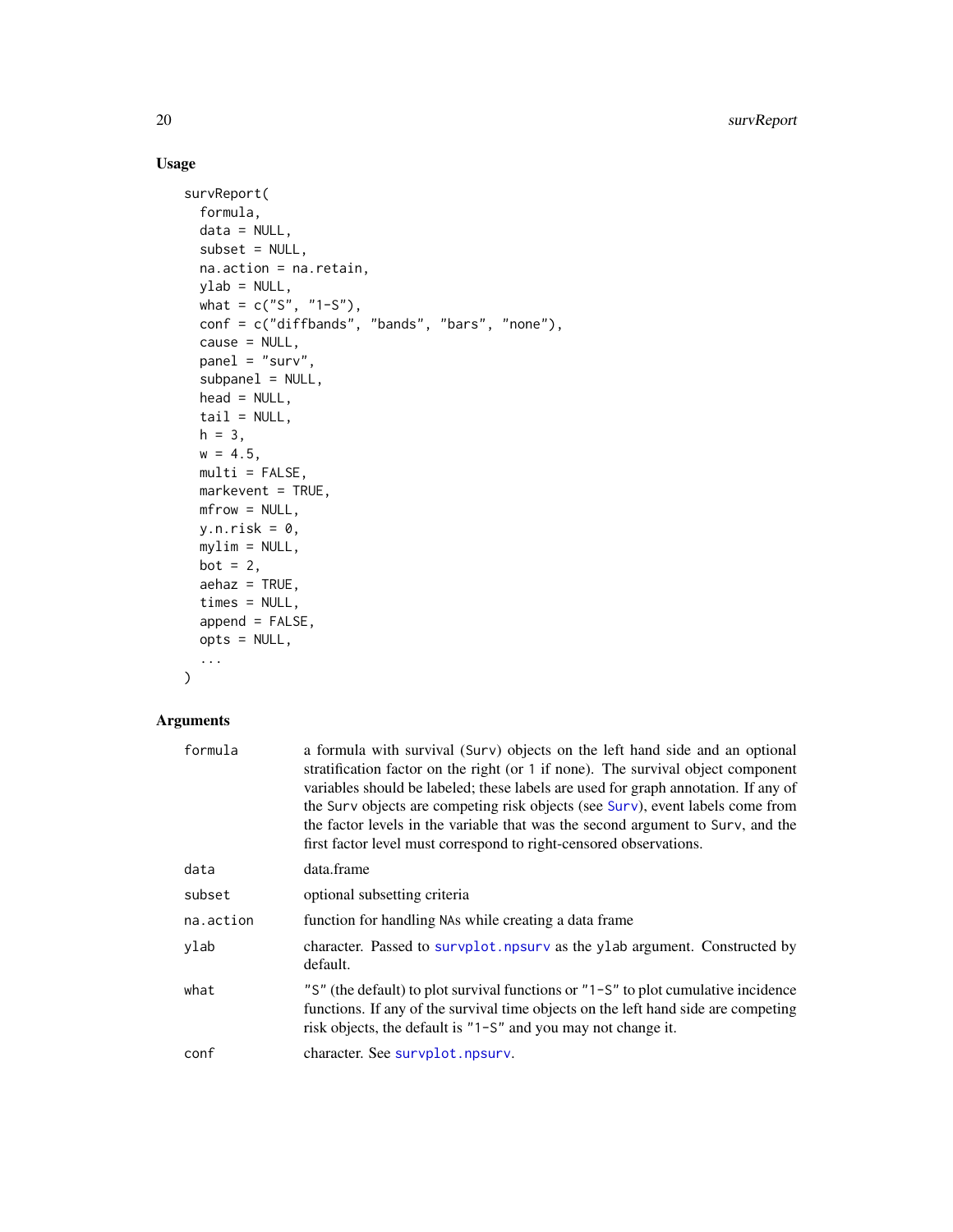| cause     | character vector or list. If a vector, every Surv term on the left hand side of<br>formula will have cumulative incidence plotted for all causes that appear in<br>cause. If a list, the list elements must correspond to the Surv terms in order,<br>and specify which causes to display from the corresponding Surv object. When<br>cause is a list and one of its elements contains more than one character string,<br>or when cause is a vector and for one Surv object it matches multiple causes,<br>survReport produces more plots than there are Surv objects. |
|-----------|------------------------------------------------------------------------------------------------------------------------------------------------------------------------------------------------------------------------------------------------------------------------------------------------------------------------------------------------------------------------------------------------------------------------------------------------------------------------------------------------------------------------------------------------------------------------|
| panel     | character string. Name of panel, which goes into file base names and figure<br>labels for cross-referencing.                                                                                                                                                                                                                                                                                                                                                                                                                                                           |
| subpanel  | character string. If calling dReport more than once for the same type of chart<br>(categorical or continuous), specify subpanel to distinguish the multiple calls.<br>In that case, -subpanel will be appended to panel when creating figure labels<br>and cross-references.                                                                                                                                                                                                                                                                                           |
| head      | character string. Specifies initial text in the figure caption, otherwise a default is<br>used.                                                                                                                                                                                                                                                                                                                                                                                                                                                                        |
| tail      | optional character string. Specifies final text in the figure caption, e.g., what<br>might have been put in a footnote in an ordinary text page. This appears just<br>before any needles.                                                                                                                                                                                                                                                                                                                                                                              |
| h         | numeric. Height of plots.                                                                                                                                                                                                                                                                                                                                                                                                                                                                                                                                              |
| W         | numeric. Width of plots in inches.                                                                                                                                                                                                                                                                                                                                                                                                                                                                                                                                     |
| multi     | logical. If TRUE, multiple figures are produced, otherwise a single figure with a<br>matrix of survival plots is made.                                                                                                                                                                                                                                                                                                                                                                                                                                                 |
| markevent | logical. Applies only if multi=TRUE. Specify FALSE to not put the event label in<br>the extreme upper left of the plot.                                                                                                                                                                                                                                                                                                                                                                                                                                                |
| mfrow     | numeric 2-vector, used if multi=FALSE. If not specified, default plot matrix lay-<br>out will be figured.                                                                                                                                                                                                                                                                                                                                                                                                                                                              |
| y.n.risk  | used if what="1-S", to specify y coordinate for putting numbers at risk, typi-<br>cally below the x-axis label                                                                                                                                                                                                                                                                                                                                                                                                                                                         |
| mylim     | numeric 2-vector. Used to force expansion of computed y-axis limits. See<br>survplot.                                                                                                                                                                                                                                                                                                                                                                                                                                                                                  |
| bot       | number of spaces to reserve at bottom of plot for numbers at risk, if what="1-S"                                                                                                                                                                                                                                                                                                                                                                                                                                                                                       |
| aehaz     | logical. Set to FALSE to not print number of events and hazard rate on plots.                                                                                                                                                                                                                                                                                                                                                                                                                                                                                          |
| times     | numeric vector. If specified, prints cumulative incidence probabilities at those<br>times on the plots.                                                                                                                                                                                                                                                                                                                                                                                                                                                                |
| append    | logical. If TRUE output will be appended instead of overwritten.                                                                                                                                                                                                                                                                                                                                                                                                                                                                                                       |
| opts      | list. A list specifying arguments to survReport and startPlot that override<br>any other arguments. This is useful when making a long series of survReport<br>calls with the same options, as the options can be defined up front in a list.                                                                                                                                                                                                                                                                                                                           |
| $\cdots$  | ignored                                                                                                                                                                                                                                                                                                                                                                                                                                                                                                                                                                |

# Examples

## See tests directory test.Rnw for a live example ## Not run: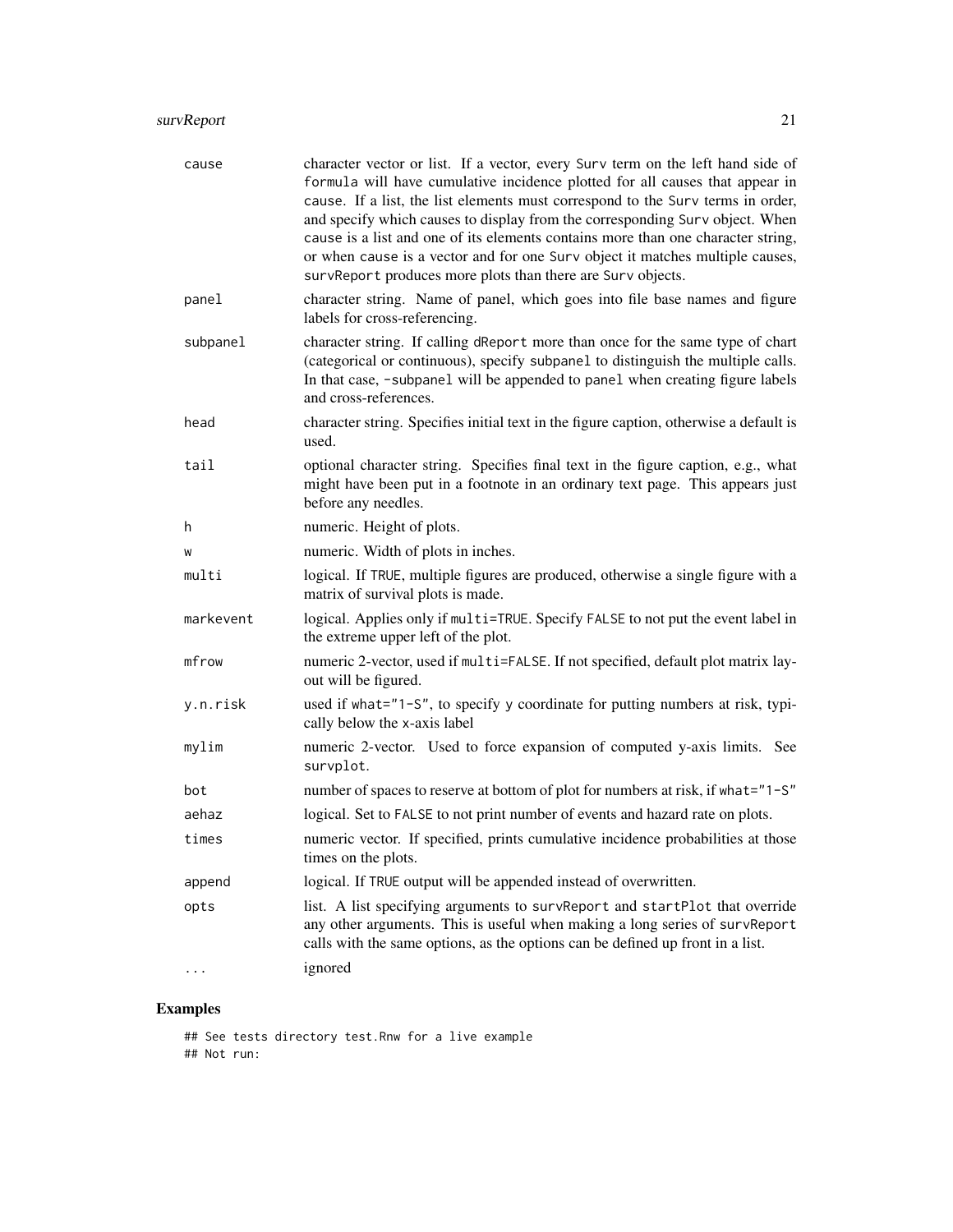```
set.seed(1)
 n < -400dat <- data.frame(t1=runif(n, 2, 5), t2=runif(n, 2, 5),
                   e1=rbinom(n, 1, .5), e2=rbinom(n, 1, .5),
                   treat=sample(c('a','b'), n, TRUE))
 dat <- upData(dat,
               labels=c(t1='Time to operation',
                        t2='Time to rehospitalization',
                        e1='Operation', e2='Hospitalization',
                        treat='Treatment')
                units=c(t1='year', t2='year'))
 survReport(Surv(t1, e1) + Surv(t2, e2) \sim treat, data=dat)
 dat <- upData(dat, labels=c(t1='Follow-up Time', t2='Time'),
                cause=factor(sample(c('death','MI','censor'), n, TRUE),
                            c('censor', 'MI', 'death')))
 survReport(Surv(t1, cause) ~ treat, cause='death', data=dat)
 survReport(Surv(t1, cause) + Surv(t2, cause) ~ treat,
             cause=list(c('death', 'MI'), 'death'), data=dat)
 # Two plots for t1, one plot for t2
## End(Not run)
```